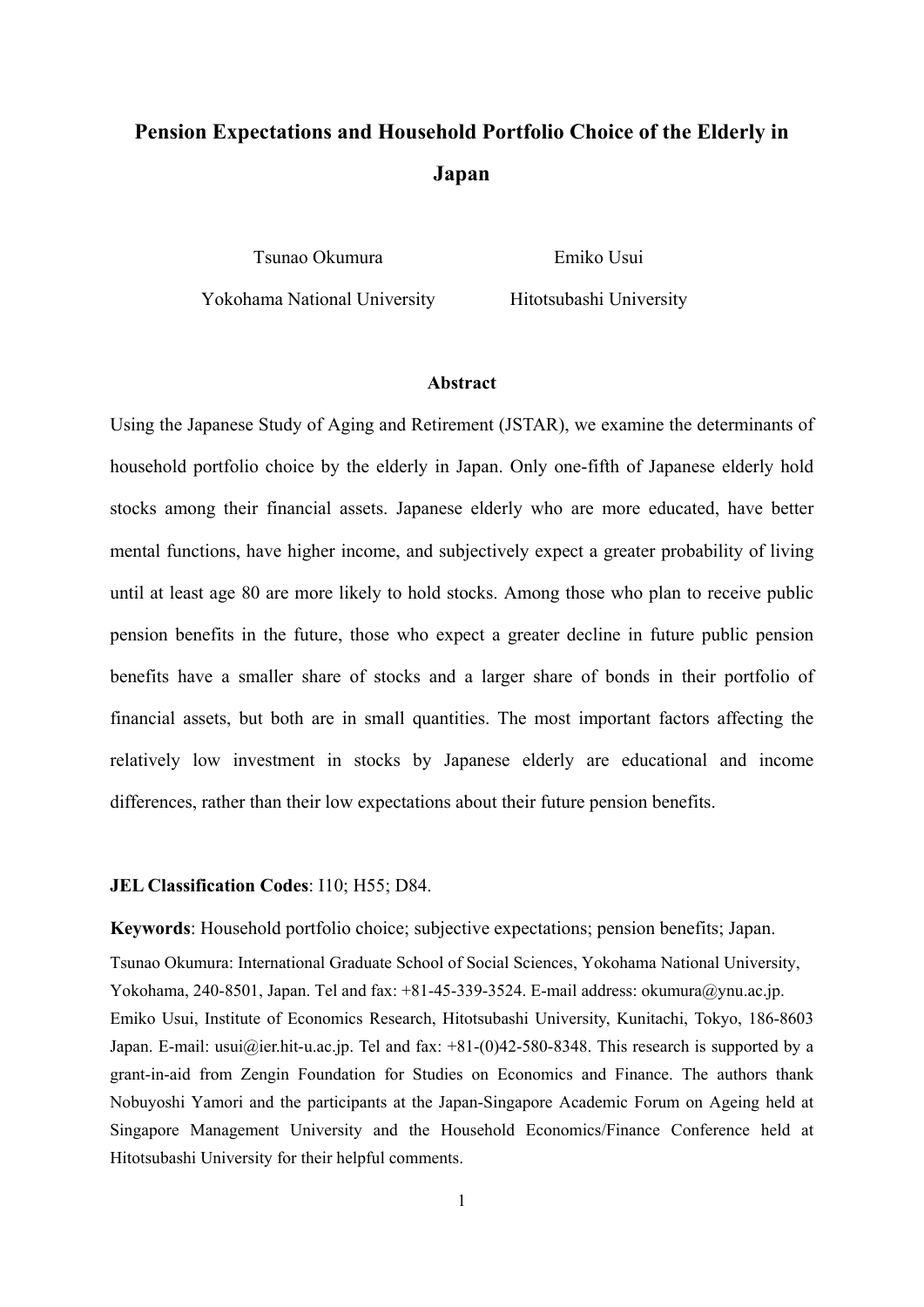## **1 Introduction**

Japan has the oldest population in the world, as the population aged 65 and above constitutes twenty-nine percent of the total population (World Bank, 2020).<sup>1</sup> Because in Japan the public pension benefit and contribution schemes are required by law to be reviewed at least every five years from the viewpoint of their financial balances and sustainability, Japanese may fear that the outlook for the public pension scheme may worsen in the future. This may affect individuals' subjective expectations about their future public pension arrangements and, consequently, alter their savings and furthermore their household's portfolio of financial assets.

Recently researchers have been collecting data on households' portfolio selection of financial assets (e.g., savings, bonds, and stocks) and individuals' subjective expectations of future pension benefits because of the growing importance of understanding the impact of public pension benefits on households' financial decision making in a range of countries. For example, Delavande and Rohwedder (2011) estimate the relationship between individuals' uncertainty about Social Security policy and their portfolio composition of risky assets in the U.S. They find that respondents with higher levels of uncertainty about future benefits hold a smaller share of their wealth in stocks. Additionally, Bottazzi et al. (2011) estimate the effect of Italian pension reforms on individuals' portfolio choices, and find that Italian households have responded to cuts in pension benefits mostly by investing more in real assets and in safer financial assets.2 However, in Japan specifically, an absence of data on subjective expectations of future public pension benefits has had the result that few empirical studies in

<sup>&</sup>lt;sup>1</sup> World Bank World Development Indicators (2020 estimates).

 $2$  Some studies show that expectations about reductions in public pension benefits increases savings. Horioka et al. (2000) and Horioka et al. (2007) find that the high savings rate in Japan is in part due to individuals' perceptions that public pensions could become more unreliable in the future. Okumura and Usui (2014) find evidence that anxiety about the public pension programme's future in Japan increases private savings. Attanasio and Brugiavini (2003) find that the reduction in pension wealth induced by the 1992 Italian pension reform increased savings rates. Attanasio and Rohwedder (2003) obtain similar results from the UK.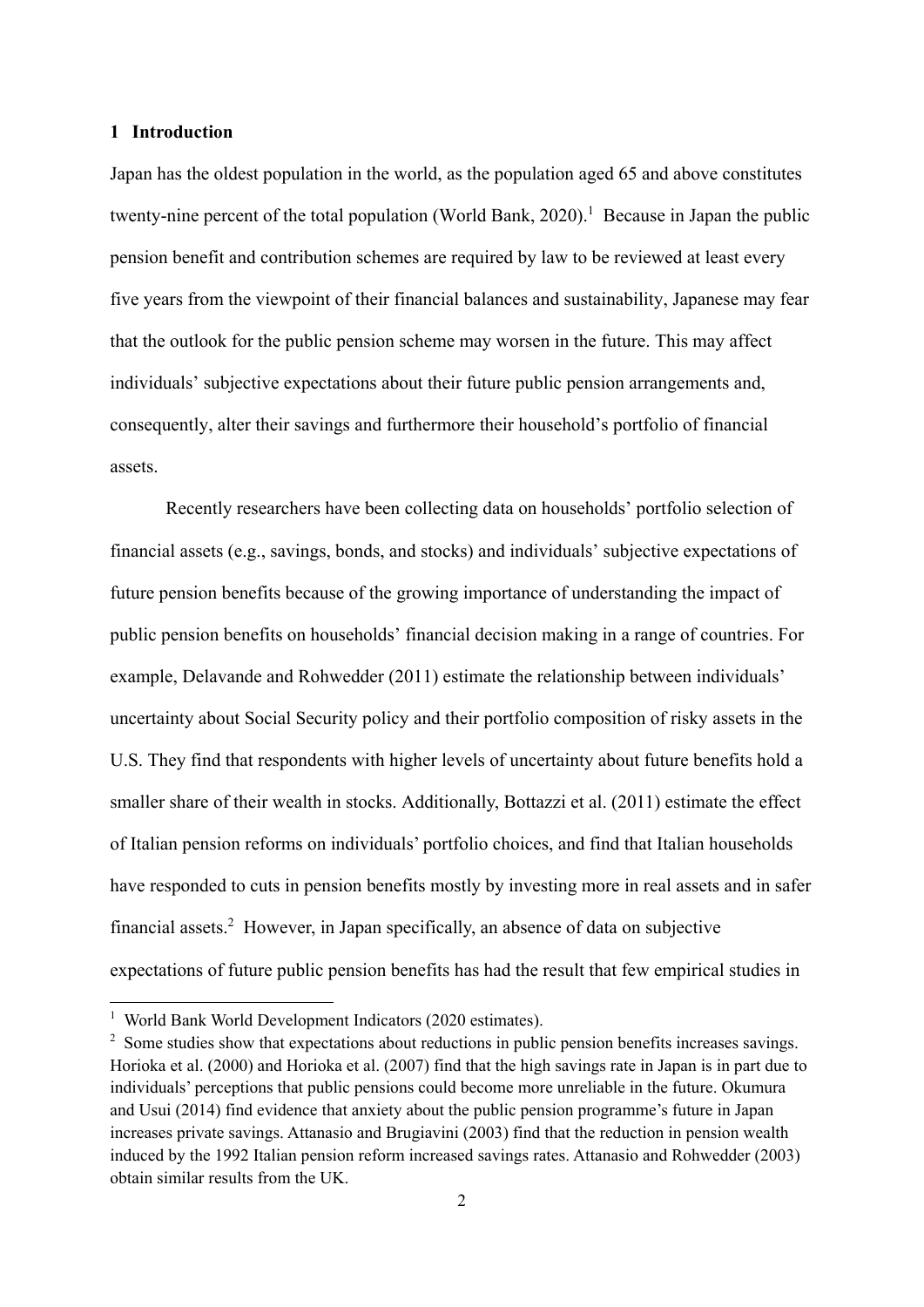Japan have examined the relationships between individuals' subjective expectations of future public pension benefits and their portfolio of financial assets. Therefore, in this paper we investigate these relationships by utilizing the Japanese Study of Aging and Retirement (JSTAR), a Japanese panel survey that collects information on the financial, social, and health conditions of people age 50 or older and that also asks the respondents about their subjective probabilistic expectations of future public pension benefits.

We first examine the determinants of household portfolio choices by the elderly in Japan. Only one-fifth of Japanese elderly hold stocks among their financial assets. We find that the Japanese elderly who are more likely to hold stocks are those who are more educated, have better math skills, have higher income, and expect a greater probability of living until at least age 80. We then examine whether subjective expectations about the future of public pension benefits affect the household portfolio choices of the elderly. Among those who plan to receive public pension benefits in the future, those who expect a greater decline in future public pension benefits are more likely to reduce their share of stocks and increase their share of bonds in their financial portfolio; however, this effect is small in magnitude. We therefore conclude that the most important factors affecting the low investment in stocks by Japanese elderly are educational and income differences, rather than their low expectations about their future pension benefits.

In Section 2, we describe the JSTAR data, focusing in particular on how the respondents are asked about their financial assets. Section 3 presents the distribution of financial assets conditional on the age of respondents. Section 4 estimates the effect of personal characteristics on household portfolio choices. Section 5 estimates the effects of public pension expectations on household portfolio choices. Section 6 concludes the paper.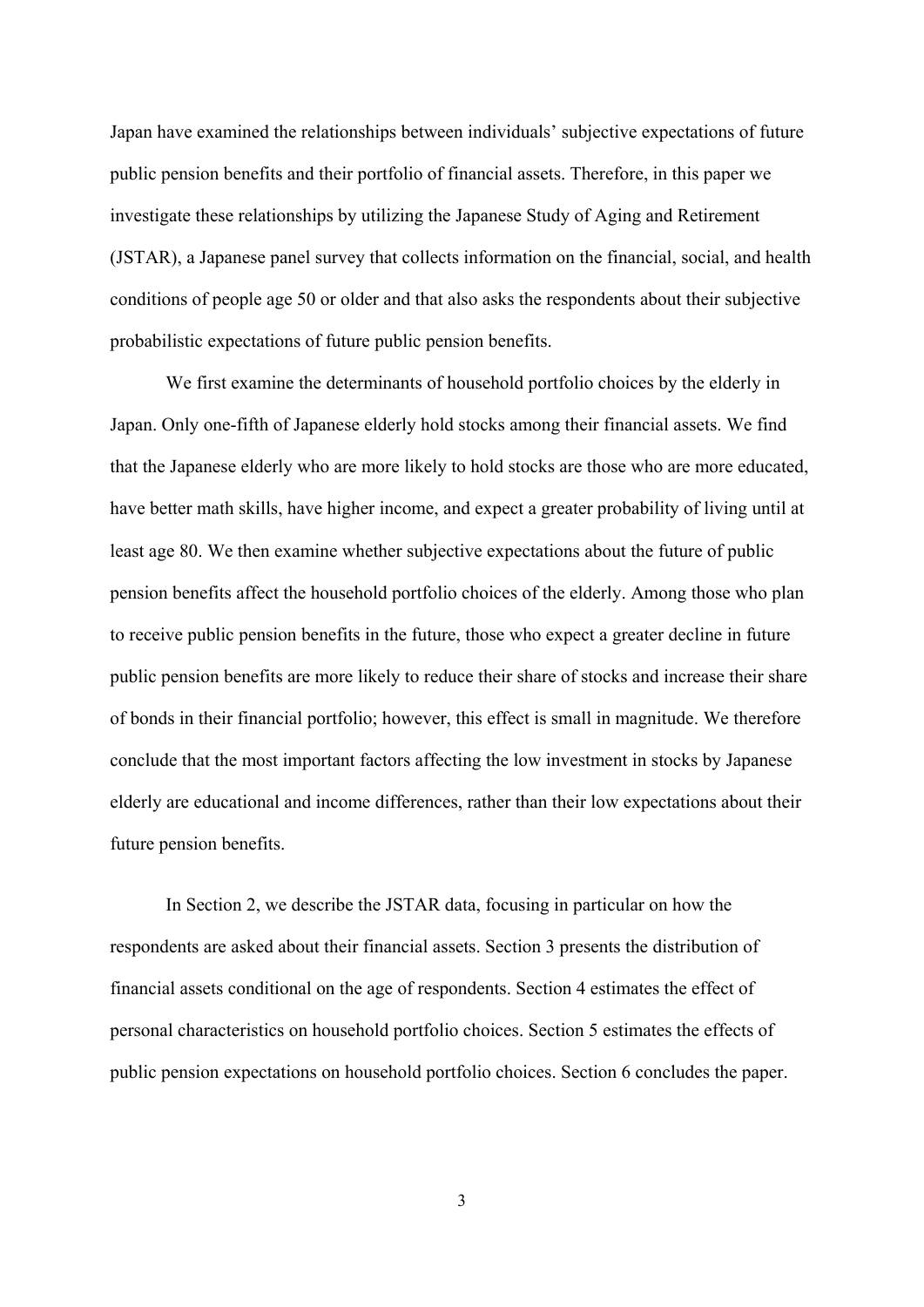## **2 Data**

1

The data used in this study are from the JSTAR, a survey designed and conducted jointly by the Research Institute of Economy, Trade, and Industry (RIETI), Hitotsubashi University, and the University of Tokyo. The JSTAR is Japan's first panel-data survey of the elderly that is comparable to similar surveys in other countries. Its design is similar to that of the Health and Retirement Study (HRS) in the U.S., the Survey of Health, Ageing and Retirement in Europe (SHARE), and the English Longitudinal Study of Ageing (ELSA). The JSTAR covers a wide range of information, including the economic, social, and health conditions of middle-aged and older adults. A detailed description of the survey's design and sample methodology can be found in Ichimura, Hashimoto, and Shimizutani (2009).

The individuals in the baseline JSTAR sample were between ages 50 and 75. The baseline sample was surveyed in 2007 from among people who lived in the following five municipalities in Japan: (1) Takikawa City in Hokkaido, (2) Sendai City in Miyagi Prefecture, (3) Adachi Ward in the Tokyo metropolis, (4) Kanazawa City in Ishikawa Prefecture, and (5) Shirakawa Town in Gifu Prefecture. The JSTAR expanded the sample to five more cities between 2008 and 2011, bringing the total to ten.<sup>3</sup> The response rate in the baseline sample was near 60 percent, and the sample comprised a total of 7,723 participants. We used data from the first to the fifth waves, through 2015.

In JSTAR, respondents are first asked whether they have any "savings," such as regular bank accounts or postal savings accounts, fixed-term or fixed-amount savings, including accounts with credit unions, agricultural cooperatives, and credit banks. Respondents are then asked whether they have any "bonds," such as investment trust funds (money management funds, medium-term government-bond funds, international investment trust funds, etc.),

<sup>&</sup>lt;sup>3</sup> The JSTAR added Naha City in Okinawa Prefecture in 2008, Tosu City in Saga Prefecture in 2009, and Chofu City in the Tokyo metropolis, Tondabayashi City in Osaka Prefecture, and Hiroshima City in Hiroshima Prefecture in 2011. The JSTAR is not a probabilistic national sampling, but within the ten cities, the researchers selected a probabilistic sample for each site.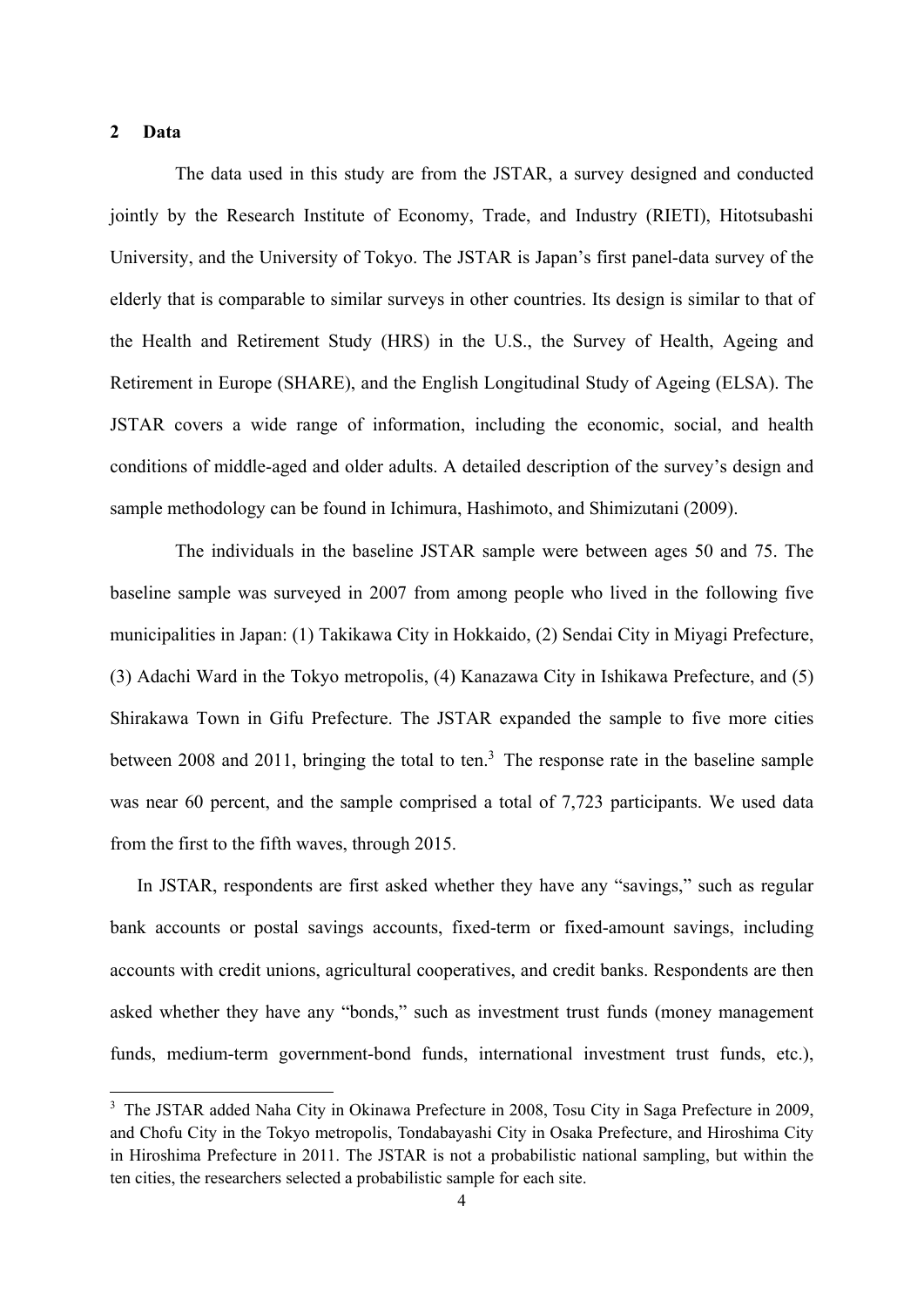discount bank debentures, "wide" funds, or government, corporate, or other bonds. If respondents answer "yes," then they are asked how much money they would have received if they sold all those securities. Subsequently, respondents were asked whether they have any "stocks" that can be sold through a securities firm. If they answer "yes," they are asked further how much money they would receive if they sold all those securities.

The JSTAR also asks about the value of the respondent's real estate holdings, mortgage and other debts. Regarding the value of real estate, we use (1) the value of the primary residence and (2) the value of any vacation house, land or forested property, or other real estate. The value of mortgage and other debt includes (1) outstanding primary housing debt, and (2) other debt, such as loans for the purchase of a vehicle, or durable goods or money borrowed from relatives or friends.

In the analysis below, we restrict the data to respondents between the ages of 60 and 75. Regarding the characteristics of the JSTAR samples in the first wave: 47.4 percent are women, 87.6 percent are married, and 55.2 percent are engaged in paid work. In terms of education, 21.4 percent received less than a high-school degree, 46.3 percent received a high-school degree, 13.5 percent attained a junior-college degree, and 18.8 percent earned a university degree or greater. See summary statistics by the respondents' age in appendix table 1.

#### **3 Descriptive Statistics**

1

This section describes the distribution of total assets (financial assets and real estate) and mortgage and other debt conditional on the respondents' age. We define *financial assets* to be the sum of savings, bonds, and stocks.<sup>4</sup>

<sup>&</sup>lt;sup>4</sup> For financial assets, we consider assets in personal accounts, and do not include assets in retirement accounts. Although many elderly in the US have a significant portion of their financial assets in retirement accounts (IRAs), retirement accounts became available in Japan only recently. Since 2011, the JSTAR has asked whether the respondents have retirement accounts, but these retirement accounts are classified as one of the following: corporate employee pensions (which include the employee's pension fund, defined-contribution pensions, defined-benefit pensions, tax-qualified retirement pensions, and smaller-enterprise retirement-allowance mutual-aid systems. The JSTAR questionnaire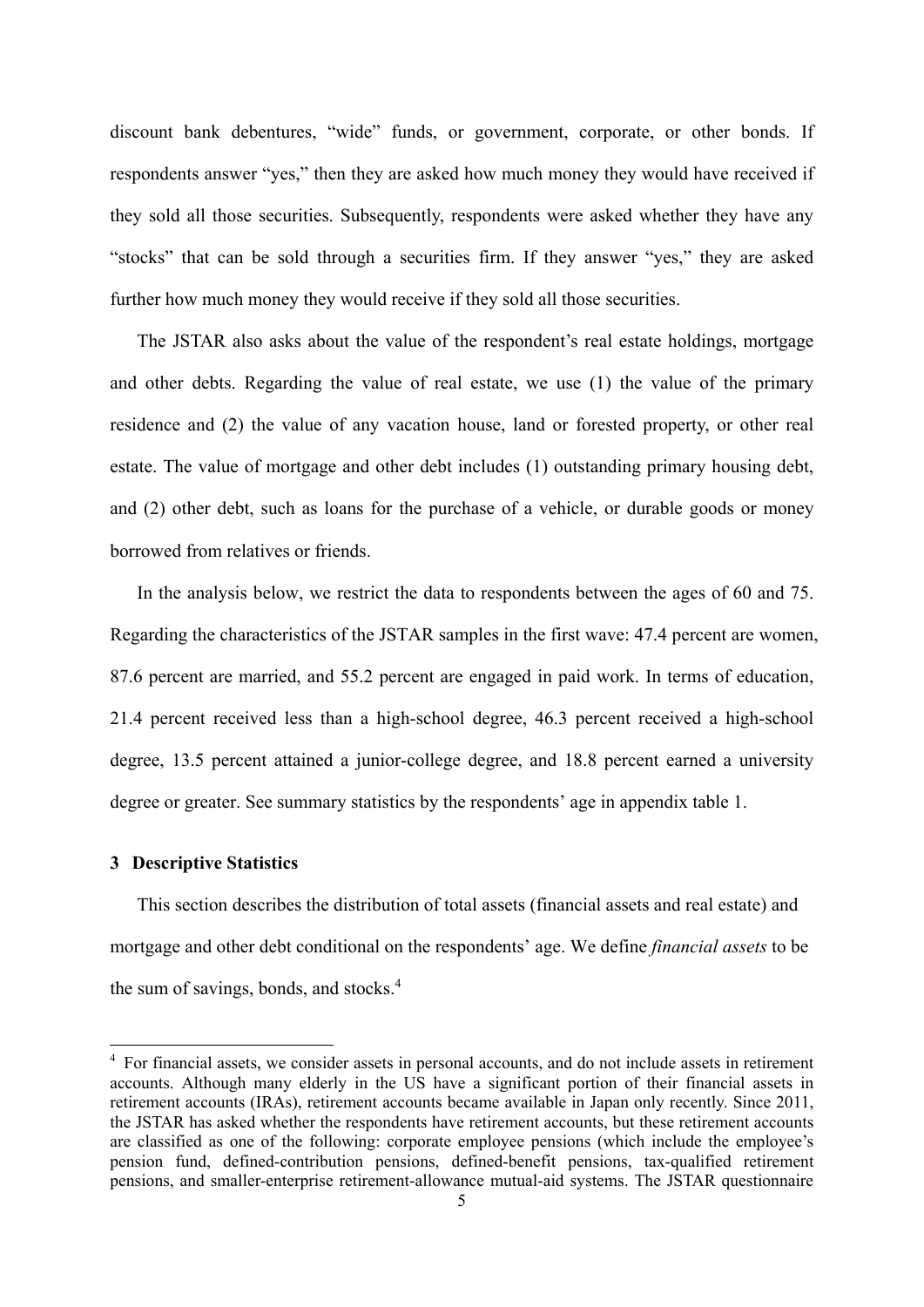Figure 1A shows the distribution of the amount of (1) financial assets, (2) real estate holdings, (3) total assets (the sum of financial assets and real estate), and (4) mortgage and other debts, by the respondents' age using the first wave of the baseline sample.

The value of financial assets is, on average, 11,235 thousand yen for those in their early 50s; 12,630 thousand yen for those in their late 50s; 17,501 thousand yen for those in their early 60s; 18,505 thousand yen for those in their late 60s; and 14,605 thousand yen for those in their early  $70s$ .<sup>5</sup> The value of real estate is, on average,  $23,192$  thousand yen for those in their early 50s; 26,139 thousand yen for those in their late 50s; 35,132 thousand yen for those in their early 60s, 31,780 thousand yen for those in their late 60s, and 30,339 thousand yen for those in their early 70s. Overall, total assets are 33,279 thousand yen for those in their early 50s; 37,612 thousand yen for those in their late 50s; 51,517 thousand yen for those in their early 60s; 50,698 thousand yen for those in their late 60s; and 45,084 thousand yen for those in their early 70s. As these figures show, respondents in their early 50s have the lowest total assets (both financial assets and real estate); financial assets, taken alone, reach their highest values for the elderly in their late 60s and decline in their late 70s, while real estate takes the highest value for respondents in their early 60s, and declines thereafter.

Note that differences in the value of real estate among those in their 50s and those in their 60s are larger than the differences in the value of financial assets between these age groups. Therefore, the wealth differences between those in their 50s and those in their 60s arise because of the differences in the value of real estate they own. Real estate values differ between these groups partly because those in their 50s purchased houses during the "bubble economy" of the late 1980s and since then the value of their real estate has depreciated.

asks whether respondents are receiving (1) a corporate employee pension or (2) a civil servant's occupational addition; about 6 percent of those who are receiving some kind of pension receive either (1) or (2).

<sup>&</sup>lt;sup>5</sup> The median of financial assets is 56,604 thousand yen for those in their early 50s, 94,340 thousand yen for those in their early 60s—which is the highest value—and drops to 80,241 thousand yen for those in their late 60s, and 79,444 thousand yen for those in their early 70s.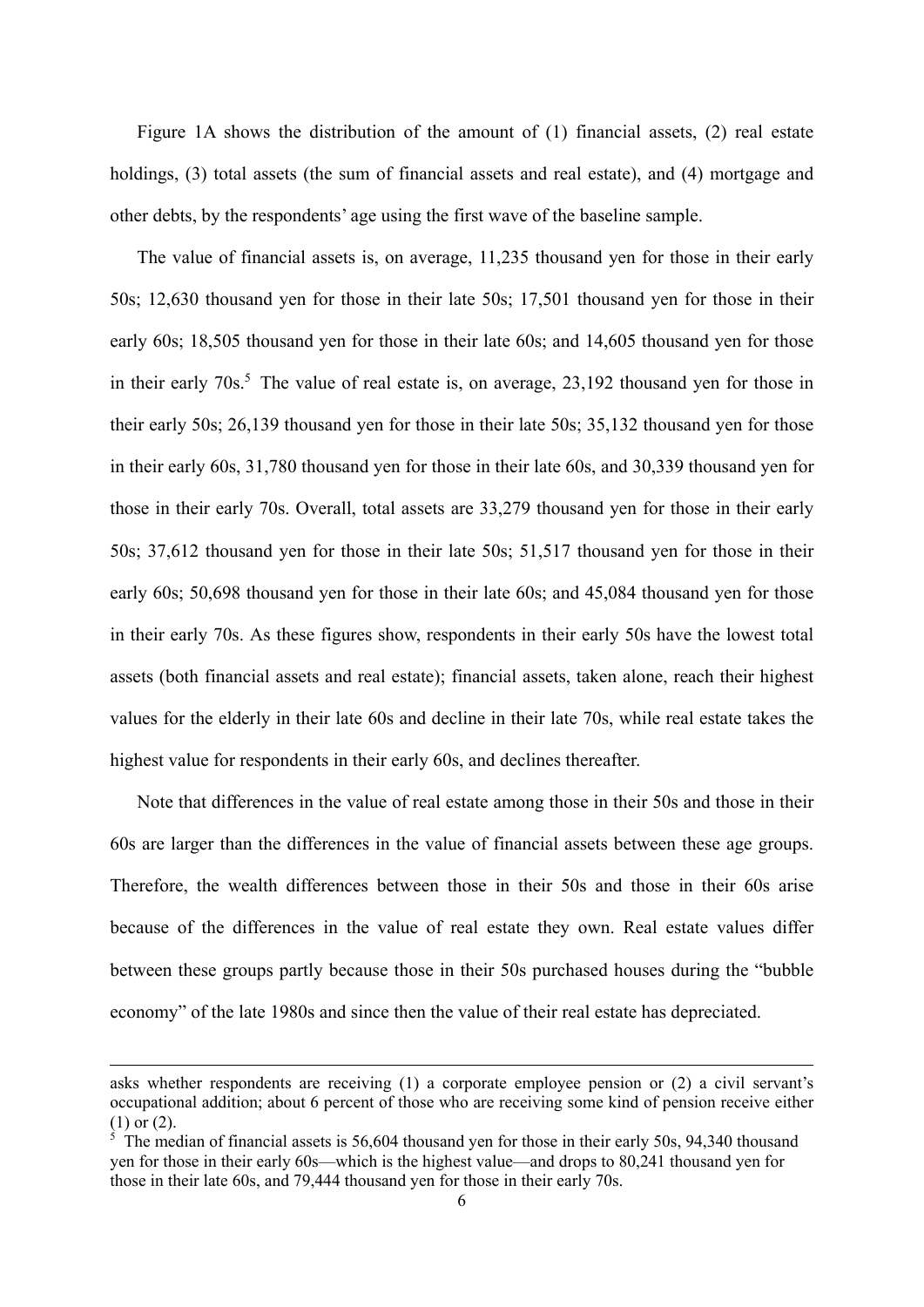Approximately 60-70 percent of the elderly's assets consist of real estate. Since real estate is an illiquid asset, having a large share of assets in real estate may be restraining Japanese households from holding riskier assets such as stocks.<sup>6</sup>

Mortgage and other debt levels gradually decrease with age, from 6,282 thousand yen in the early 50s to 1,819 thousand yen in the early 70s. (After age 57, half of all respondents are holding no debt at all.)

Figure 1B shows the distribution by age of holdings of (1) savings, (2) bonds, (3) stocks, and (4) either bonds or stocks for the first wave of the baseline sample. The proportion of respondents who hold savings accounts is 92.0 percent for ages between 50 and 74. The proportion of respondents who hold bonds and stocks is far lower: 20.5 percent hold bonds, 21.3 percent hold stocks, and 29.3 percent hold either stocks or bonds; these proportions are about the same for any age between 50 and  $74<sup>7</sup>$ . This pattern of Japanese households holding a much smaller proportion of their assets in stocks and bonds, compared to their holdings in savings accounts, has also been found in past studies (e.g., Iwaisako, 2009). The proportion of the elderly who hold bonds and/or stocks is lower in Japan than in the United States. According to the US Health and Retirement Study, 25 percent of US elderly hold bonds and 30 percent hold stocks. Also, in the US, the elderly's holdings of bonds increase with age, but this pattern is not found in Japan.8

Figure 1C shows the distribution of (1) the share of savings among total financial assets for those who hold savings, (2) the share of bonds among total financial assets for those

 6 Iwaisako (2009) finds that Japanese households' demand for riskier financial assets is reduced after the purchase of real estate. This is because, by taking out a large amount of housing loans, households have already taken risky positions in the market. Therefore, the high land prices and a limited supply of family-size rental housing will generate inefficiencies in financial markets.

<sup>7</sup> Regarding bonds and stocks, 12 percent of respondents hold bonds *and* stocks, 8.3 percent hold *only* bonds, and 9.0 percent hold *only* stocks.

<sup>&</sup>lt;sup>8</sup> For comparison to the JSTAR, we use data from the Health and Retirement Study in the United States, which is a biennial longitudinal study, conducted from 1992 through 2014 from the first to the thirteenth waves. As we do with the JSTAR, for the HRS we restrict the sample to respondents between ages 50 and 74.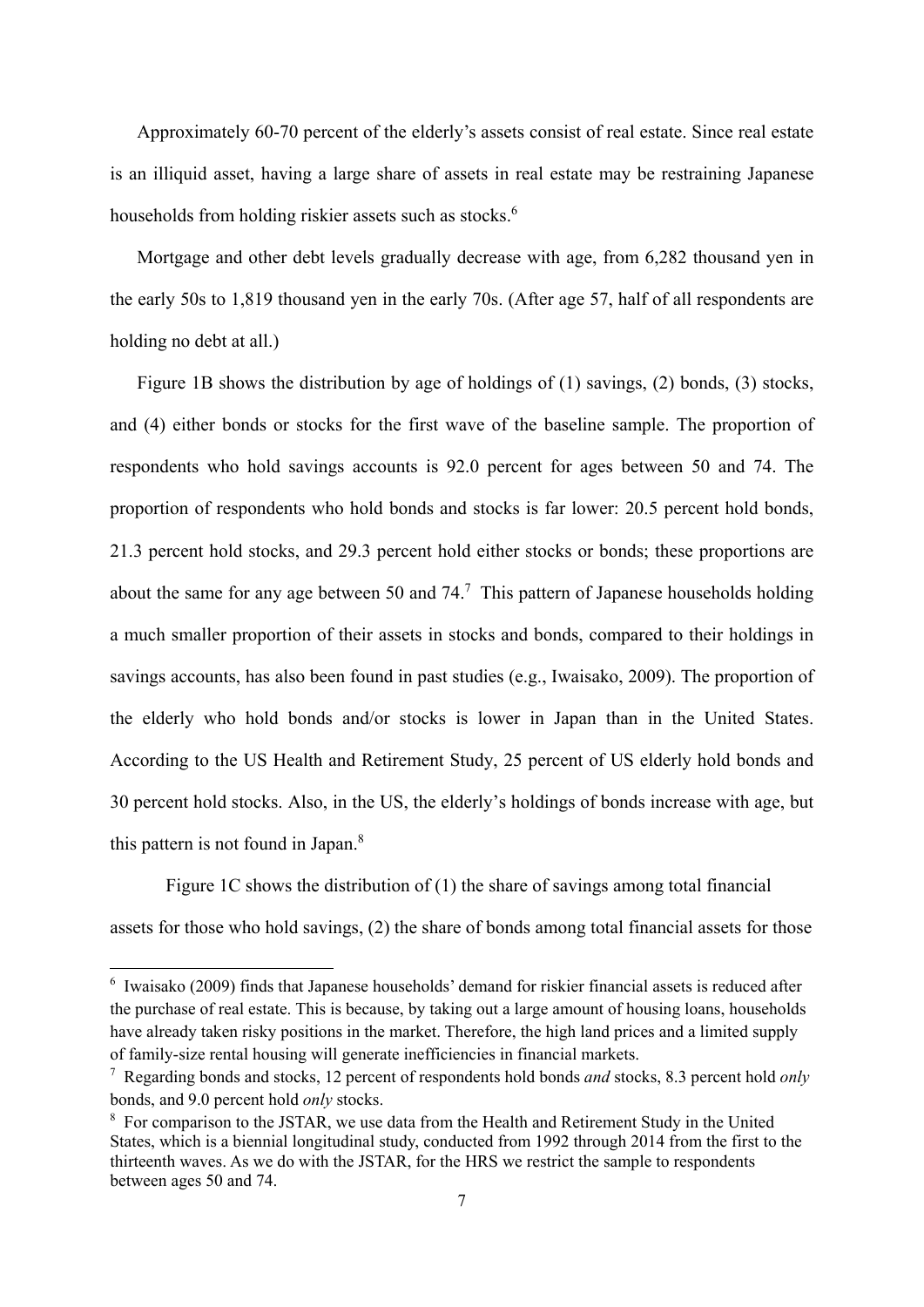who hold bonds, (3) the share of stocks among total financial assets for those who hold stocks, and (4) the share of bonds or stocks among total financial assets for those who hold either one or the other. Figure 1C reveals that the overwhelming majority of Japanese households hold savings, and those savings constitute the largest share by far of their financial assets. Specifically, 92.0 percent of the respondents hold savings, and those savings constitute 88.1 percent of their financial assets. Among those who hold bonds, the bonds constitute 30.7 percent of their financial assets. Among those who hold stocks, the stocks constitute 24.2 percent of their financial assets. And among those who hold either bonds or stocks, 38.6 percent of their financial assets are in that form.

When we consider how these holdings change by respondent's age, we see that among those who hold either bonds or stocks—who are therefore active participants in the financial market—20.3 percent of the financial assets of those in their early 50s are in the form of stocks, and this share decreases to 15.3 percent by their early 70s. In contrast, the same group holds 19.9 percent of their financial assets in the form of bonds when they are in their early 50s, and this share increases to 25.7 percent by their early 70s. This pattern of reducing one's share of stocks in favor of holding more bonds as one ages, in order to reduce investment risk, is comparable to the pattern observed in elderly participants in the US financial market.

## **4 Determinants of Financial Assets**

In this section, we use a regression framework to estimate the effects of individuals' personal characteristics on household portfolio choices.

#### **4.1 Holdings of Financial Assets**

We first estimate the determinant effects of personal characteristics on the holdings of savings, bonds, and stocks, as shown in Table 1. Specifically, columns 1, 2, and 3 show the estimated effects on the holdings of savings, bonds, and stocks, respectively. Individuals' characteristics include: log of the value of financial assets, log of the value of real estate, real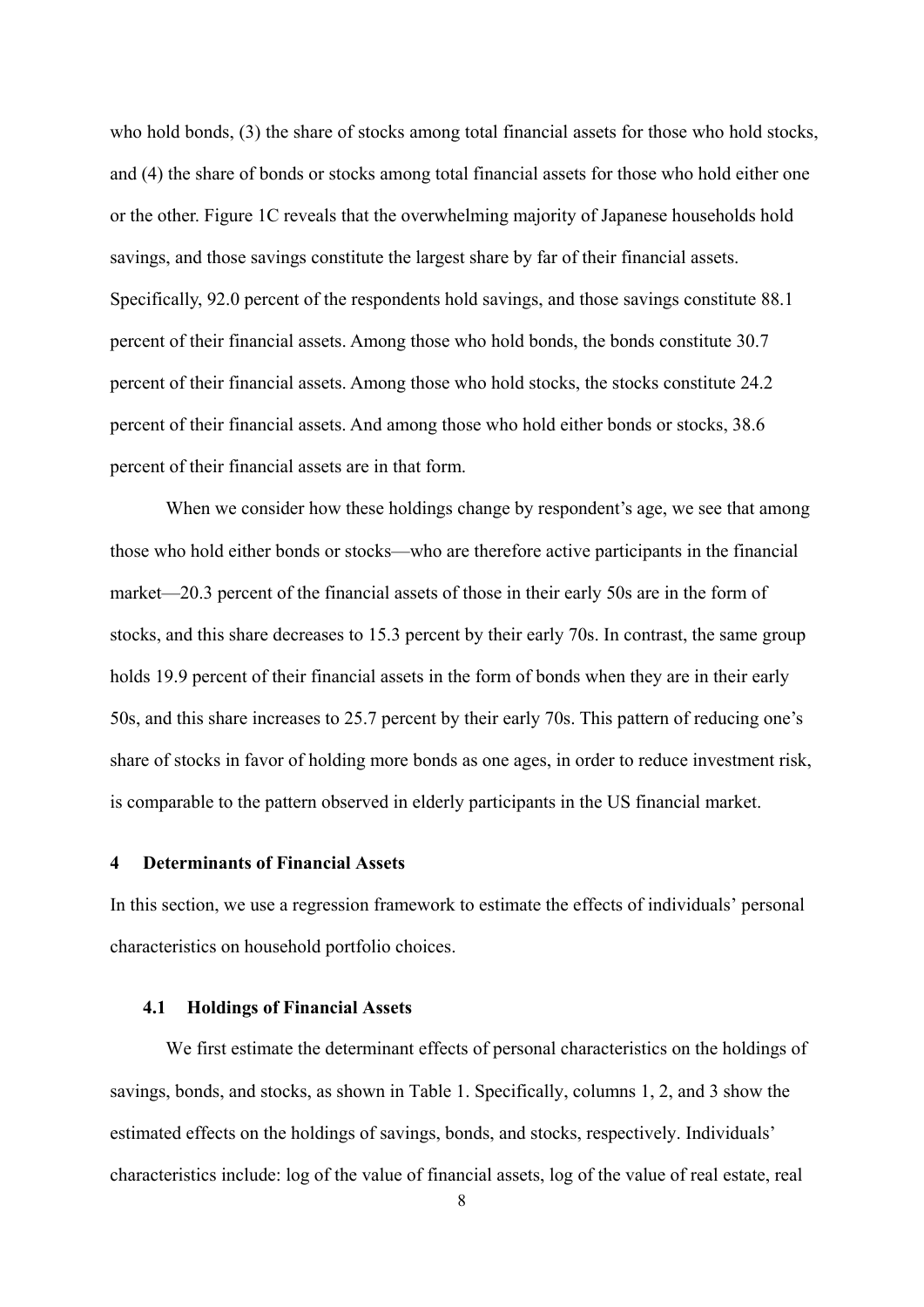estate/total assets ratio, whether the family has a home mortgage, whether the family has other debt, whether the family owns a home, log of family income; respondents' age, gender, marital status (married or not), education (below high school, high school, some college, or college), employment status (working or not), respondent's subjective probability of living until at least age 80 divided by probability according to actuarial tables; whether expecting to leave a bequest, Serial 7 numeracy test score,<sup>9</sup> self-assessed health (excellent, very good, good, fair, or poor), and risk aversion.<sup>10</sup> We also control for city and calendar years in the regression models (results not reported), and present robust standard errors clustered at the individual level.

Compared to individuals who have only high-school education, those who have college education are 7.7 percent more likely to hold bonds and 9.7 percent more likely to hold stocks, while those with less than high-school education are 4.9 percent less likely to hold bonds and 5.5 percent less likely to hold stocks. Education thus plays an important role

Serial 7 numeracy test is a test that counts down from one hundred by sevens, which is a clinical test used to test mental functions.

<sup>&</sup>lt;sup>10</sup> To measure risk aversion, the JSTAR asks the respondents to consider a hypothetical scenario about receiving pay. Specifically, the wording of the questionnaire is: "If the method by which you are paid at work were to change next month only, which of the following options would you prefer? Please assume that the amount your pay increases is not related to your ability or effort, and that this change will be in effect for next month only. This question is not related to whether you are actually working, or whether this would actually happen at the company you work at. This is just a hypothetical question, like a quiz, so could you please try to answer in that spirit?

Q1 Which of these would you prefer? (1) There is a 90% probability that your pay would increase by 50%, and a 10% probability that your pay would increase by 5%. (2) There is a 100% probability that your pay would increase by 10%. If one answers (1) to above question, go to the next question. If the answer is (2), stop.

Q2 Which of these would you prefer? (1) There is a 80% probability that your pay would increase by 50%, and a 20% probability that your pay would increase by 5%. (2) There is a 100% probability that your pay would increase by 10%. If one answers (1) to above question, go to the next question. If the answer is (2), stop.

Q3 Which of these would you prefer? (1) There is a 70% probability that your pay would increase by 50%, and a 30% probability that your pay would increase by 5%. (2) There is a 100% probability that your pay would increase by 10%. If one answers (1) to above question, go to the next question. If the answer is (2), stop."

These questions continue until the underlined probabilities decrease (by an increment of 10 percent) to 10 percent and 90 percent, respectively. For details, see Question B014 in pp. 16-17 of the JSTAR questionnaire: https://www.rieti.go.jp/en/projects/jstar/data/questionnaire 2007 en.pdf. We define those who are risk-averse to be those who answer (2) in Q1 or Q2.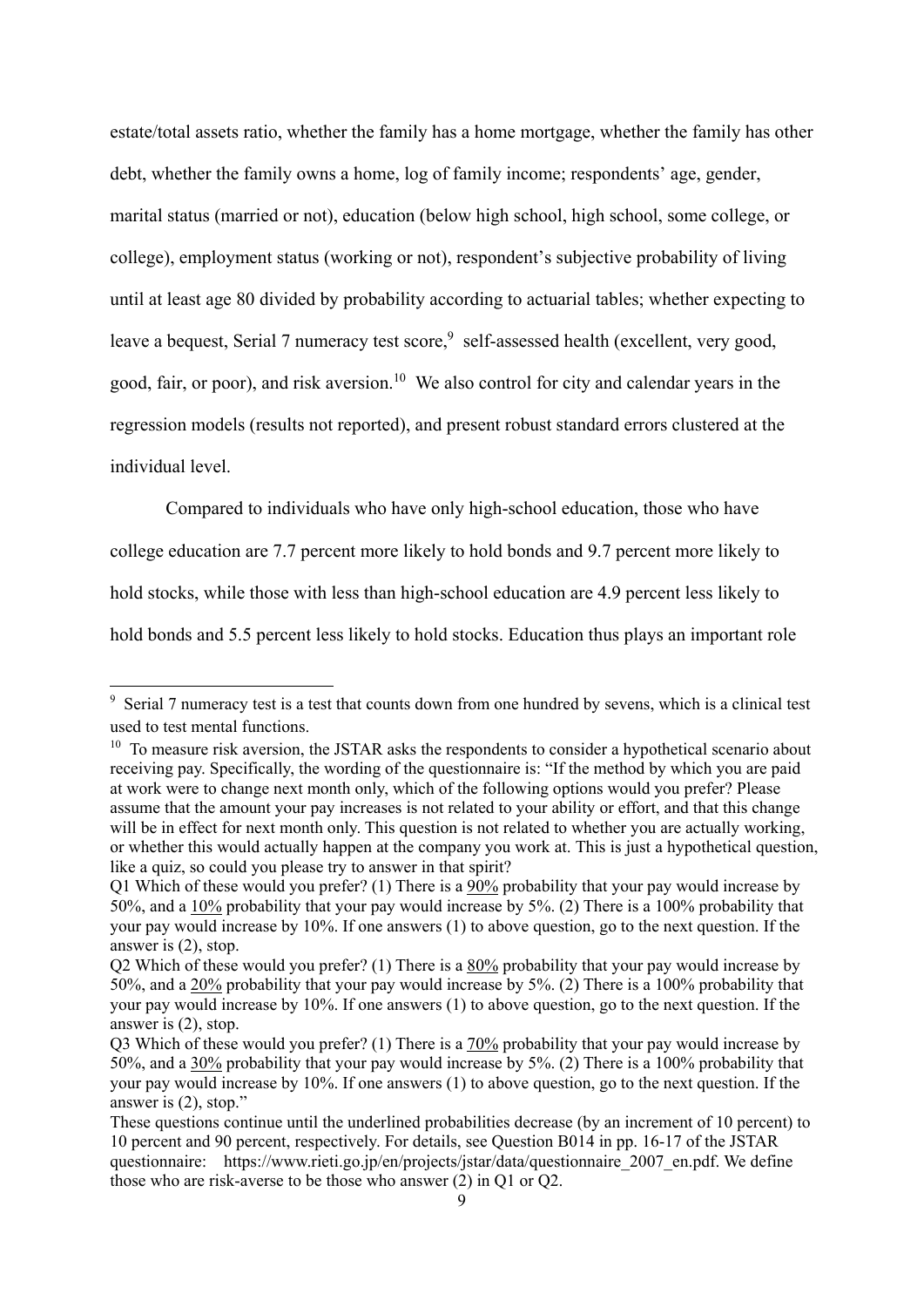in determining whether one holds bonds or stocks. Moreover, those who achieve a higher score on the Serial 7 test are slightly more likely to hold bonds and stocks, controlling for education. Thus, those who have better mental functions according to this particular clinical test are more likely to hold bonds or stocks.

The longer one expects to live, the longer is one's future investment outlook. Therefore, those with a longer outlook often take the risk of holding stocks, since they believe they will have more time to reap the benefits. This is supported by prior research in the U.S., such as Spaenjers and Spira (2015), who found that the share of financial assets allocated to stocks increases with subjective life horizon. Our JSTAR data in table 1 suggest that this pattern is also observed for Japanese elderly. Specifically, for every 10 percentage points' increase in respondents' subjective probability of living until at least age 80, they were 18.0 percentage points more likely to hold stocks. In addition, those who expect to leave a bequest to their descendants are 4.5 percent more likely to hold bonds and 2.4 percent more likely to hold stocks than others. Planning to leave a bequest reflects a person's extending their financial planning horizons beyond their own lifetime, which explains why the elderly with such plans are willing to increase their portfolio's share of risky assets.

Those respondents who have greater financial assets, real estate, and family income are more likely to hold bonds and stocks, while those who have a home mortgage or other debt are less likely to hold bonds. Those who own a home are more likely to hold bonds and stocks. Overall, those who have more total wealth are more likely to hold bonds and stocks, presumably because their overall financial well-being enables them to diversify their asset allocation.

However, those who have a larger share of real estate in their total assets are less likely to hold stocks. This result is also found in Japan by Iwaisako (2009), and it indicates that when one's share of real estate is large, the illiquidity of those holdings makes one less able or likely to diversify the household portfolio.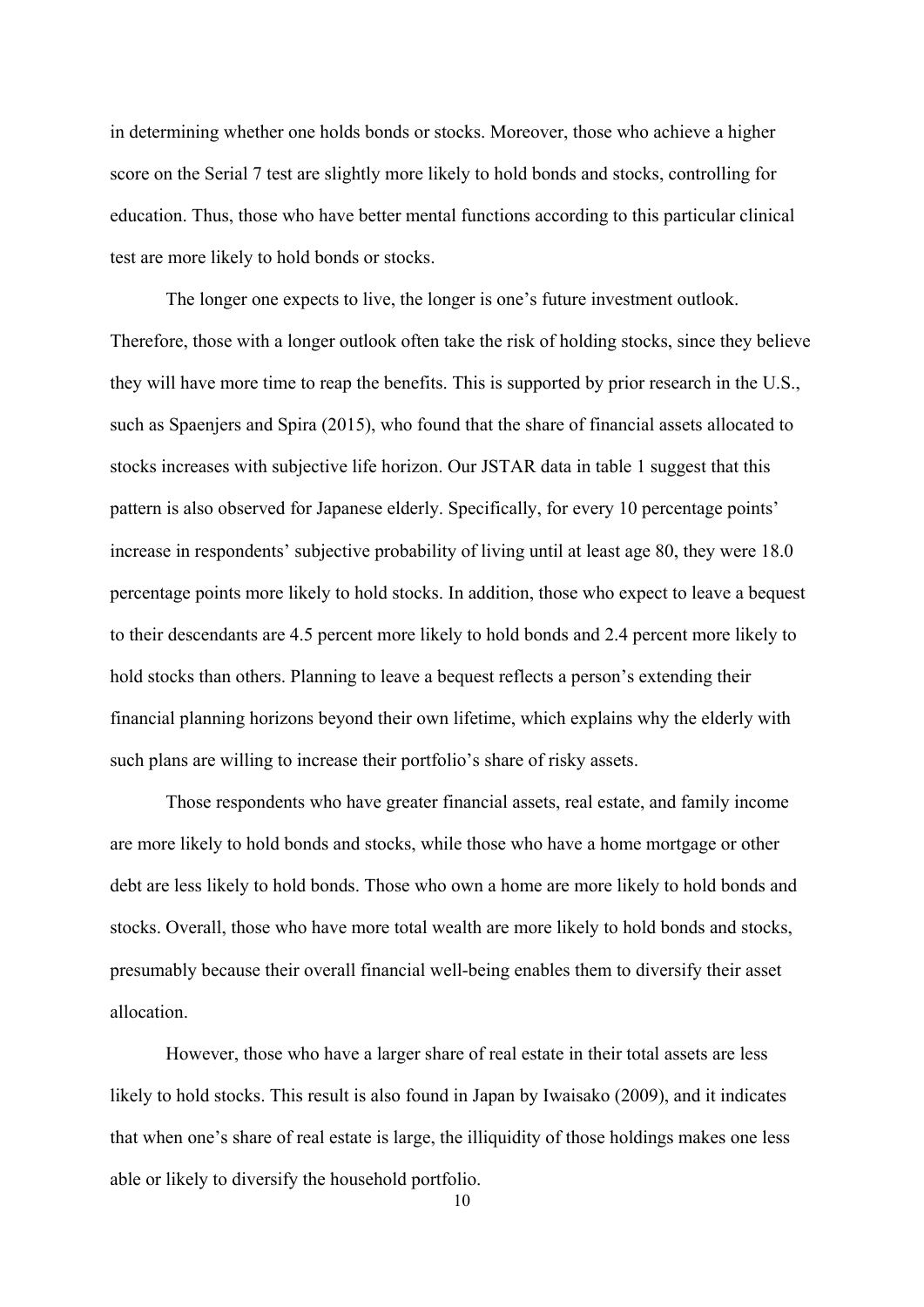We next examine the personal characteristics of those who hold (i) bonds but no stocks, (ii) stocks but no bonds, and (iii) either bonds or stocks. In table 2, the estimated effects of personal characteristics on those three groups are shown in columns 1, 2, and 3, respectively. Although the majority of the results in table 2 are similar to what we found from the estimation results regarding the holdings of bonds and stocks in columns 2 and 3, respectively, in table 1, the estimate on risk aversion is positive and significant only in the specification for holdings of bonds but not stocks (column 1 in table 2). That is, we find that those who are more risk-averse are more likely to hold bonds but no stocks. Therefore, although those who have more wealth and more education are more likely to hold both bonds and stocks, individual attitudes such as risk aversion affect whether individuals have fewer stocks—i.e., fewer risky investments—in their portfolio.

## **4.2 Share of Savings, Bonds, and Stocks**

Next, we estimate how individuals' personal characteristics are related to (i) the share of savings among their total financial assets for those who have positive savings, (ii) the share of bonds for those who have positive bond holdings, (iii) the share of stocks for those who have positive stock holdings; and (iv) the share of bonds and stocks for those who have either bonds or stocks. These estimates are shown in columns 1-4, respectively, of table 3.

As table 3 shows, the college-educated have a 3.8 percentage point lower share of savings than high school graduates, and those who did not finish high school have a 3.8 percentage point higher share of savings than high school graduates. This is another piece of evidence showing that those who are more educated tend to be more active in financial markets.

Compared to individuals in married households, unmarried people have a 3.4 percentage point lower share of their assets in savings, a 4.5 percentage point higher share in bonds, a 4.8 percentage point higher share in stocks, and a 5.8 percentage point higher share in bonds and stocks taken together.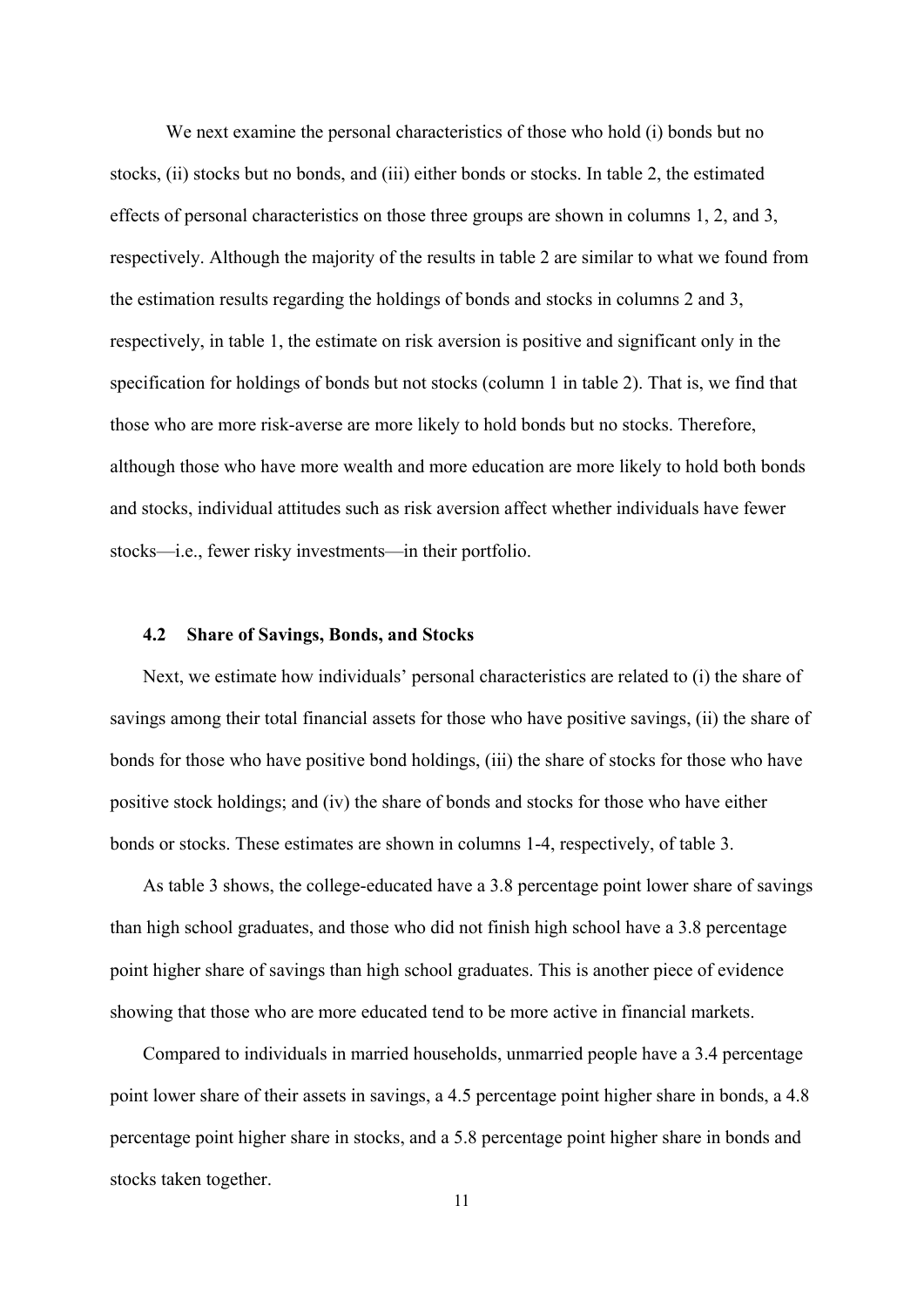Compared to men, women report that they have, on average, a 2.6 percentage point lower share of bonds, and a 4.3 percentage point lower share of stocks, indicating that women are less active than men in these financial markets. Those who have higher Serial 7 test scores have a lower share of savings, indicating that those with better mental functions are more likely to be active in the bond and/or stock markets.

Those who have greater wealth overall (i.e., greater financial assets, real estate holdings, and family income) have a lower share of that wealth in savings, as having more wealth enables them to diversify their asset allocation. Those who expect to leave a bequest have a 1.5 percentage point lower share of savings than those who do not plan to leave a bequest.

## **5 Effects of Expectations Regarding Pension Benefits on Household Portfolio Choices**

## **5.1 Pension Expectation Question in the JSTAR**

1

We utilize a unique question in the JSTAR that asks respondents who have not yet claimed pension benefits about their subjective expectations for future public pension benefits. Specifically, the JSTAR asks about the subjective probability that the expected public pension benefit level could be (1) reduced by 10 percent or more in the future, or (2) increased by 10 percent or more in the future.<sup>11</sup> Table 4 displays the summary statistics on the responses to this question. See questions 6 and 7 in the appendix for the wording of the questionnaire. The subjective probability of a more-than-10 percent drop in public pension benefits is 24.9 percent for respondents in their early 50s, while it is 13.5 percent for respondents in their late 60s. Although the median of the subjective probability that their pension benefits will

 $11$  Although a question about an expected reduction in the pension benefits level was asked in all survey years, a question about an increase in those benefits was asked only since 2011. Therefore, the number of observations is smaller for the latter question.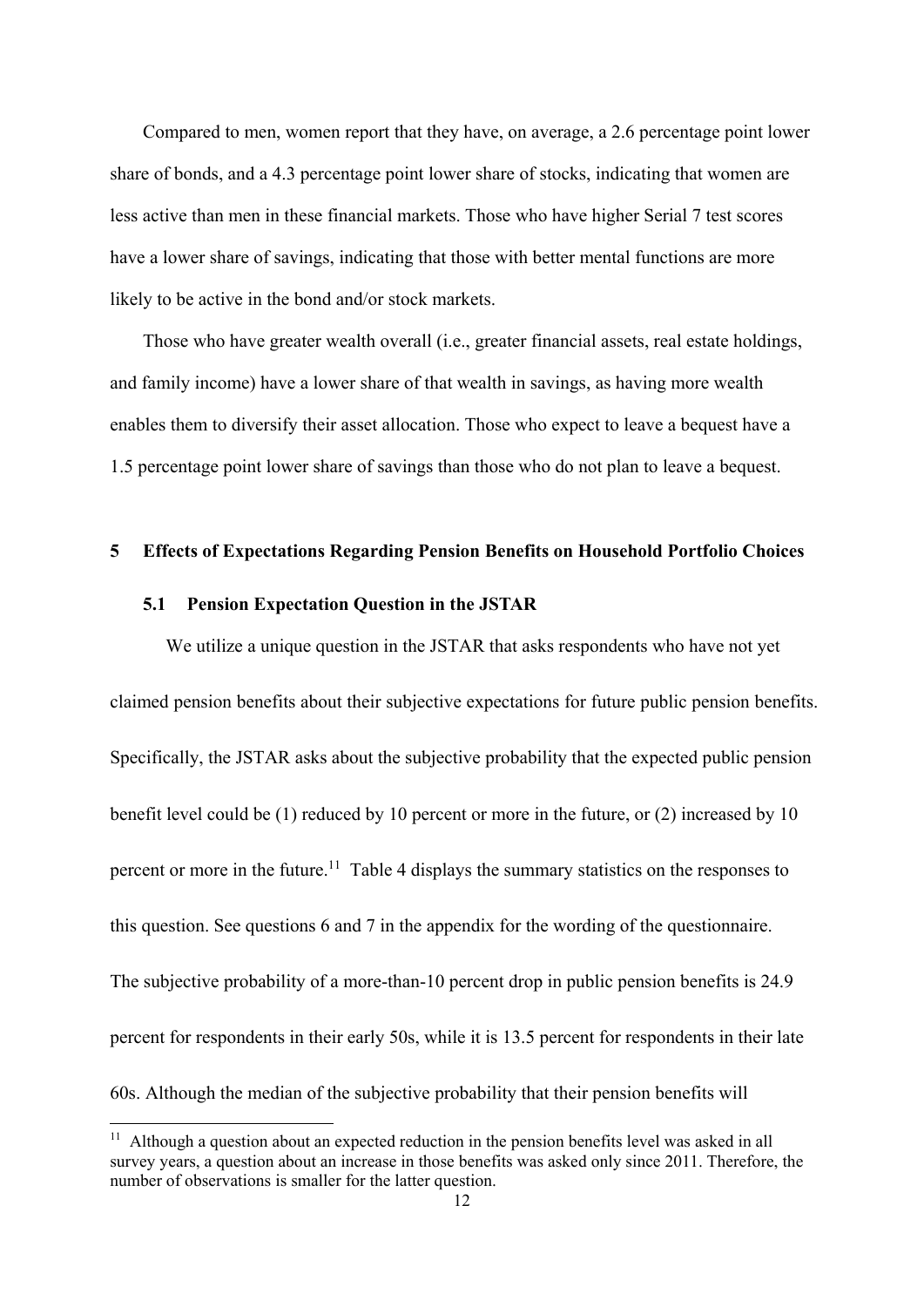decrease by more than 10 percent is 10 percent for all age groups, the 75th percentile is 30 percent for those in their early 50s but only 10 percent for those in their late 60s and early 70s. These statistics indicate that younger respondents are more pessimistic than older ones about the continuation of the existing structure of the public pension system. Note also that the results indicate that many individuals are uncertain about their future pension benefits, since a significant number of individuals report "don't know" answers in regard to their expectations about reduced pension benefits; specifically, 40.0 percent of individuals in their early 50s and 35.9 percent of individuals in their late 60s give this answer. However, individuals who are older and therefore closer to claiming their public pension are slightly more able to give a specific answer to questions about their pension expectations.

In contrast, almost all respondents report that their subjective probability that their public pension benefits would *increase* by more than 10 percent is zero percent. As a result, the subjective probability of a more-than-10 percent increase in public pension benefits is 1.2 percent for respondents in their early 50s, and 1 percent for respondents in their late 60s. Therefore, in the regression analysis below, we will focus on examining how the *drop* over time in expectations about the level of pension benefits influences the financial decision making of individuals.

#### **5.2 Pension Expectations and Household Portfolio Choice**

We now examine how individuals' expectations about the future of their public pension benefits affect their household portfolio choices. Our empirical specification is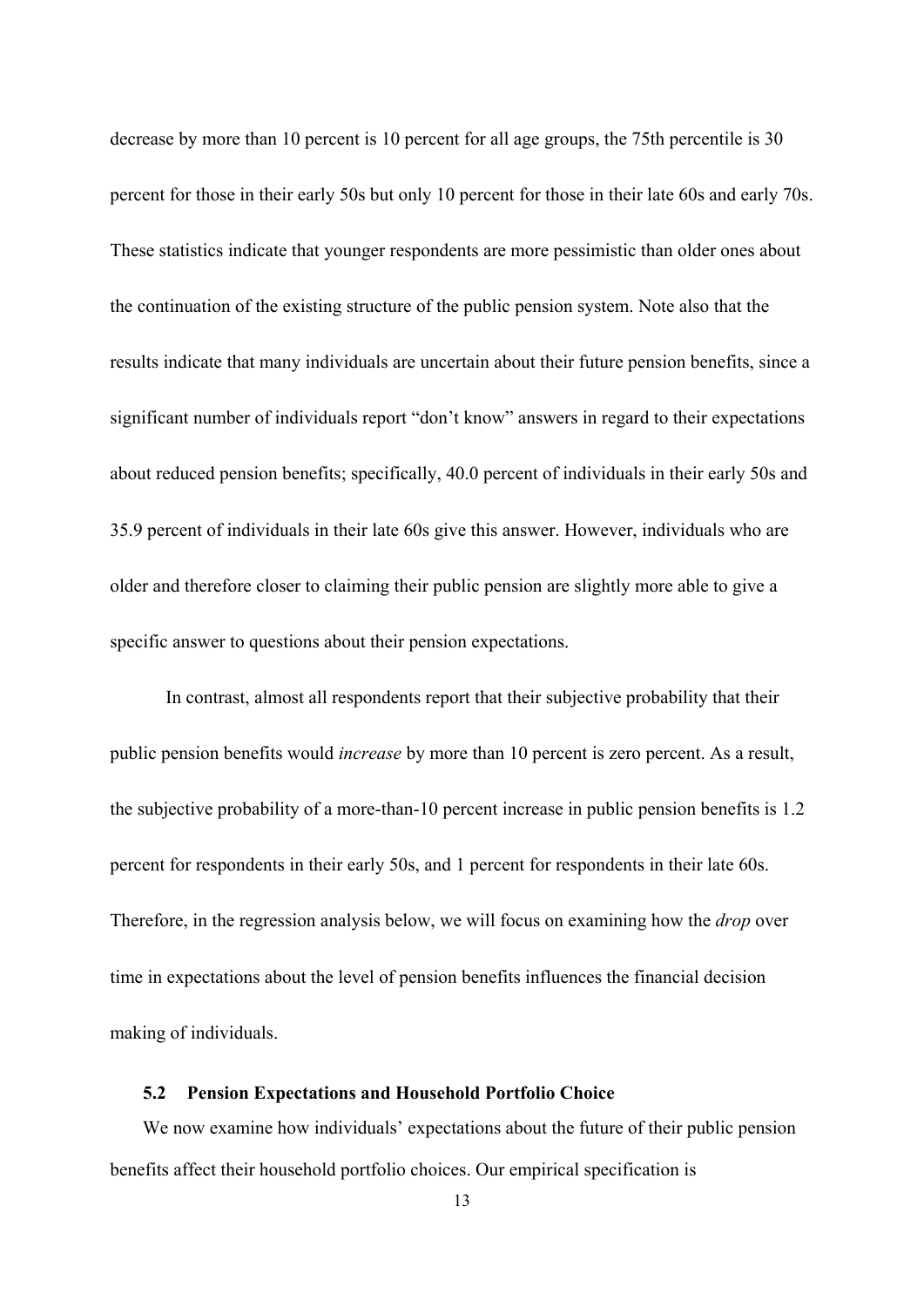$$
HPC_i = \alpha + y_i \beta + X_i \Gamma + \varepsilon_i, \tag{1}
$$

where  $HPC<sub>i</sub>$  is the household portfolio choice (i.e., the allocation among savings, bonds, and stocks),  $y_i$  is the measure of public pension expectations (which are the probability of expecting a more-than-10-percent drop in future pension benefits, as well as the expected level of future public pension benefits per year),  $X_i$  is the personal characteristics also used in the regression analysis in section 4, and  $\varepsilon_i$  is the error term. The key coefficient of interest is  $\beta$ , which reflects the effect of public pension expectations on household portfolio choices.

Table 5 presents the estimation results, where the dependent variable  $HPC<sub>i</sub>$  is whether the respondents' hold savings, bonds, or stocks, while table 6 presents those results for those cases in which the dependent variable  $HPC<sub>i</sub>$  is the share of respondents' savings, bonds, or stock holdings among their total financial assets for those who have positive savings, positive bond holdings, or positive stock holdings, respectively. Note that in all specifications we include an indicator for whether the individuals reported "don't know" to the pension expectation questions.

In table 5, the estimate  $\beta$  is insignificant and small in magnitude in all specifications. In those results, expectations that public pension benefits will decline in the future have no effect on the respondents' holdings of savings, bonds, and stocks.<sup>12</sup> On the other hand, in table 6, the estimate  $\beta$  is positive when the dependent variable is the share of bonds, and is negative when the dependent variable is the share of stocks. Specifically, when individuals' subjective expected probability of a more-than-10-percent drop in pension benefits rises by 10 percent, the share of bonds held increases by 1 percentage point and the share of stocks held decreases by 1 percentage point. Expectations that public pension benefits will decline in the future induces people to reduce the share of their stock holdings and increase the share of

 $12$  However, those who expect to receive a greater amount of pension benefits are more likely to hold stocks.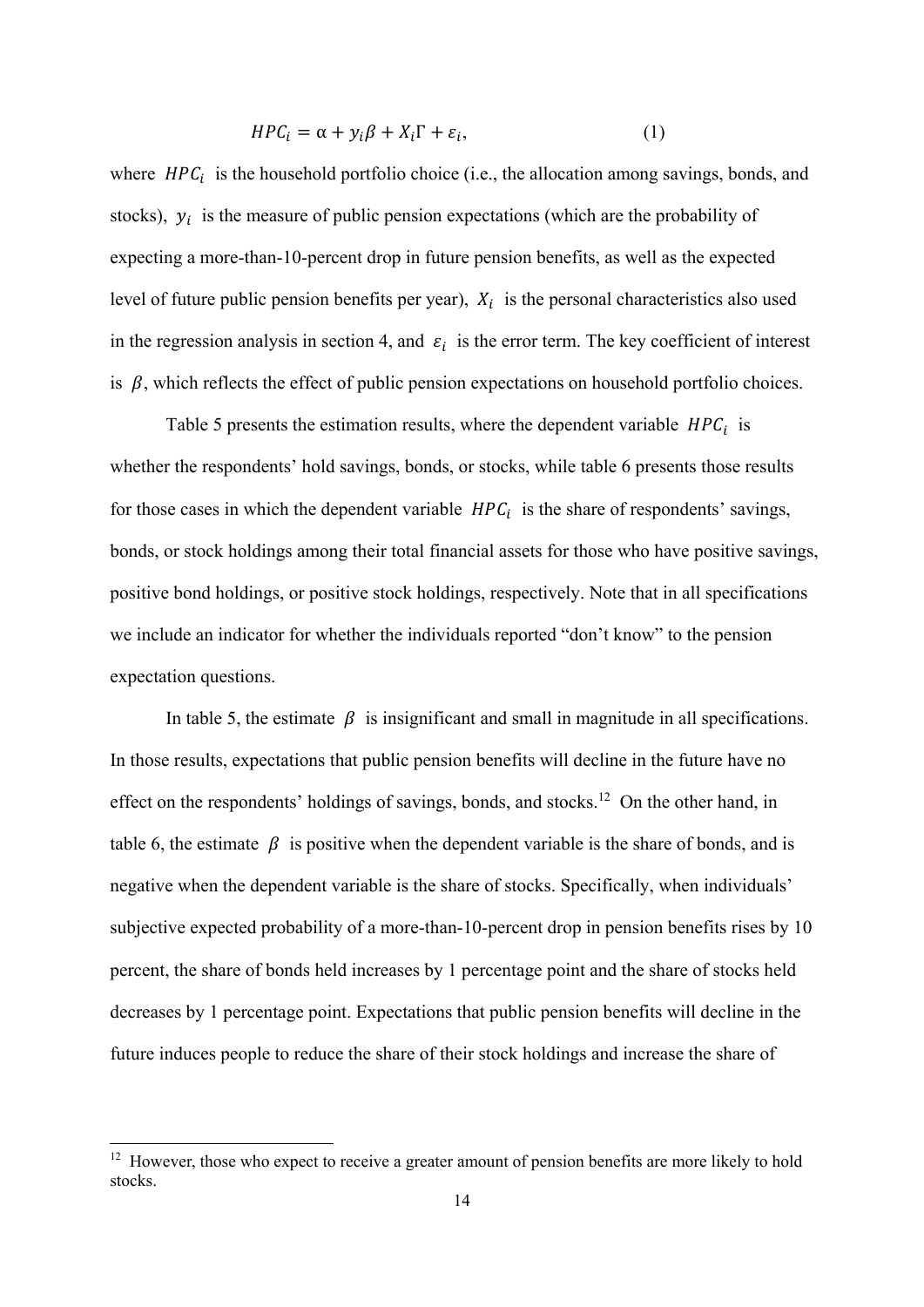their bond holdings, but these effects are small.<sup>13</sup> Therefore, expectations about whether the pension benefits decline in the future do not influence the amount of financial assets individuals hold nor their holdings of bonds and stocks, but it will influence the fraction of portfolio invested in risky assets for those who already hold bonds and stocks.

## **6 Conclusion**

1

Using the Japanese Study of Aging and Retirement (JSTAR), a Japanese panel survey of people aged 50 and above, we examined the determinants of household portfolio choices made by the elderly in Japan. We find that 21 percent of families hold stocks among their financial assets, and among these families stocks represent 24 percent of their financial assets. These numbers are much lower than those in the US, which are 35 percent and 54 percent, respectively (based on the authors' analysis of the U.S Health and Retirement Survey). In Japan, the elderly people who are likely to hold stocks are more educated, earn a higher income, have a higher subjective expectation of living until at least age 80, and have better mental functions. These patterns are also found in the US, except that mental functionality is unrelated to stock holdings among Americans (based again on the authors' analysis of the U.S Health and Retirement Survey).

We also examined the relationship between household portfolio choices and expectations regarding future public pension benefits. We find that many elderly Japanese believe that their pension benefits will decrease, not increase, in the future. Specifically, among those who plan to receive public pension benefits, the probability that they expect public pension benefits to decline by more than 10 percent is 21.4 percent; in contrast, the probability that they expect these benefits to *increase* by more than 10 percent is only 1.0 percent.

<sup>&</sup>lt;sup>13</sup> Furthermore, those who report "don't know" about the drop in pension benefits have a 2.0 percentage point greater share of savings in their household portfolio.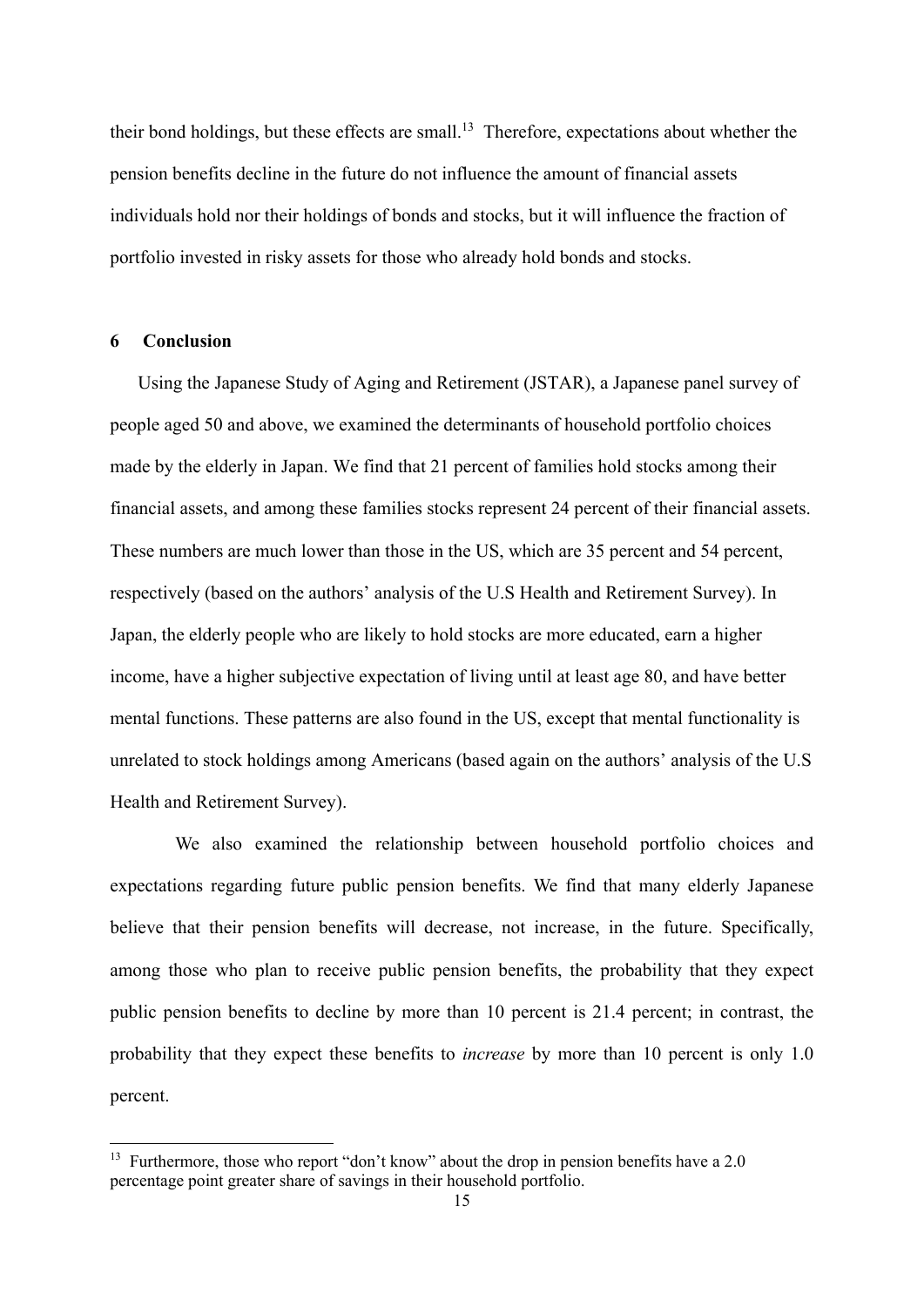We also find that among those who hold bonds and stocks, those who expect a greater decline in future public pension benefits hold a larger share of bonds and a smaller share of stocks. Since public pension benefits are fixed income, expecting that such public pension benefits will decline (i.e., expecting lower future additional income) induces people to invest less in risky assets like stocks. However, since these effects are small, we conclude that low expectations about their future pension benefits are not a strong reason for Japanese elderly having a smaller share of stocks in their portfolio; instead, educational and income differences turn out to be more important factors in influencing this portfolio distribution.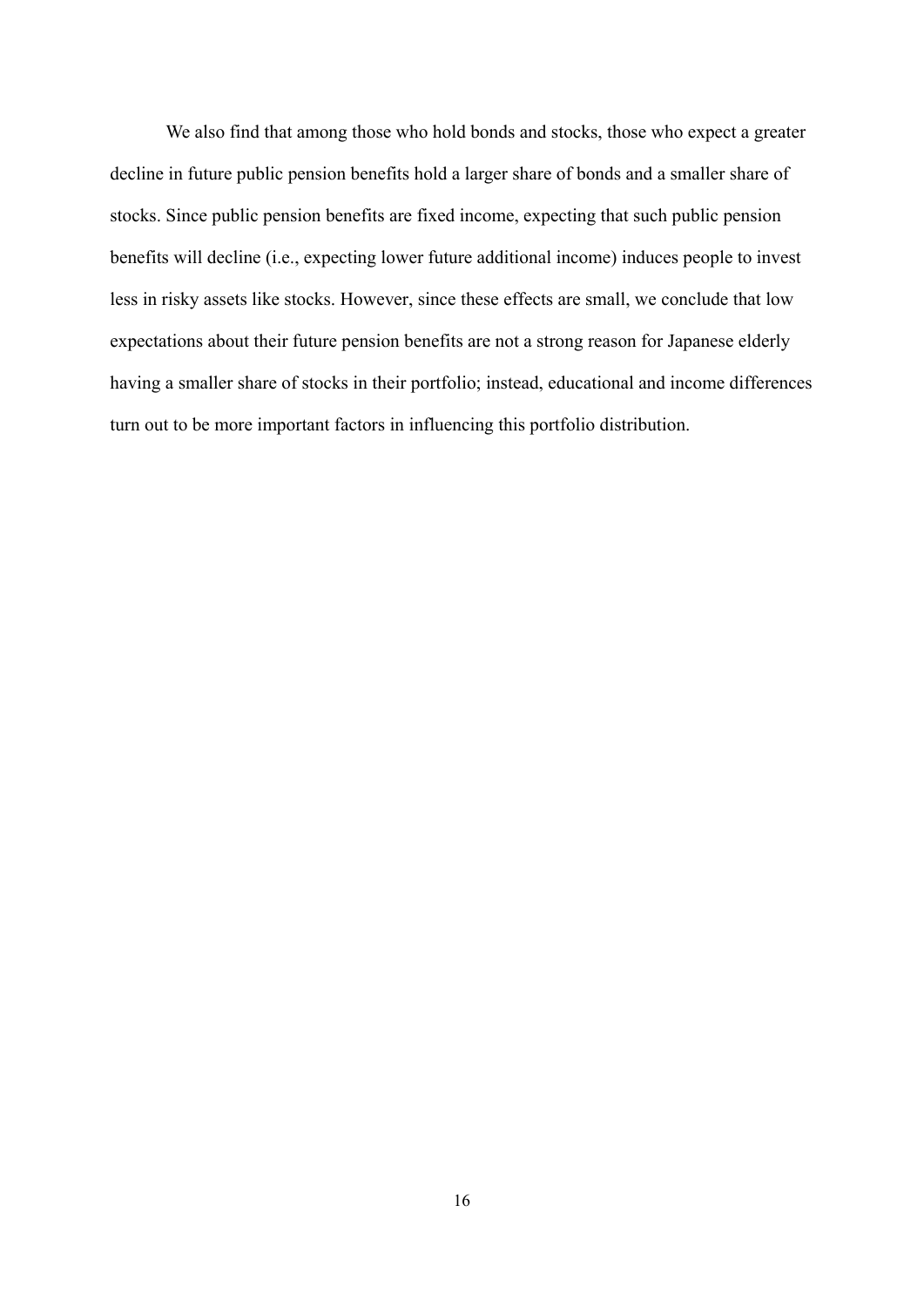## **References**

Bottazzi, Reneta, Tullio Jappelli, and Mario Padula. 2011. "The Portfolio Effect of Pension Reforms: Evidence from Italy." *Journal of Pension Economics and Finance* 10(1), 75-97.

Bottazzi, Reneta, Tullio Jappelli, and Mario Padula. 2006. "Retirement expectations, pension reforms, and their effect on private wealth accumulation." *Journal of Public Economics* 90, 2187–212.

Delavande, Adeline, and Susann Rohwedder. 2011. "Individuals' Uncertainty About Future Social Security Benefits and Portfolio Choice." *Journal of Applied Econometrics* 26(3), 489-519.

Horioka, Charles Y., Hideki Fujisaki, Wako Watanabe, and Takatsugu Kouno. 2000. "Are Americans More Altruistic Than the Japanese? A U.S. – Japan Comparison of Saving and Bequest Motives." *International Economic Journal* 14(1), 1-31.

Horioka, Carles Y., Wataru Suzuki, and Tatsuo Hatta. 2007. "Aging, Saving, and Public Pensions in Japan." NBER Working Paper No. 13273.

Ichimura, H., H. Hashimoto, and S. Shimizutani. 2009. "Japanese Study of Aging and Retirement: First Results", RIETI Discussion Paper Series 09-E-047. Tokyo, Japan: The Research Institute of Economy, Trade and Industry.

Iwaisako, Tokuo. 2009. "Household portfolios in Japan." *Japan and the World Economy* 21 (4), 373-382.

Okumura, Tsunao and Usui, Emiko. 2014. "The Effect of Pension Reform on Pension-Benefit Expectations and Savings Decisions in Japan." *Applied Economics*. 46(14), 1677–1691.

Spaenjers, Christophe and Spira, Sven Michael. 2015. "Subjective life horizon and portfolio choice." *Journal of Economic Behavior & Organization*, 116, 94-106.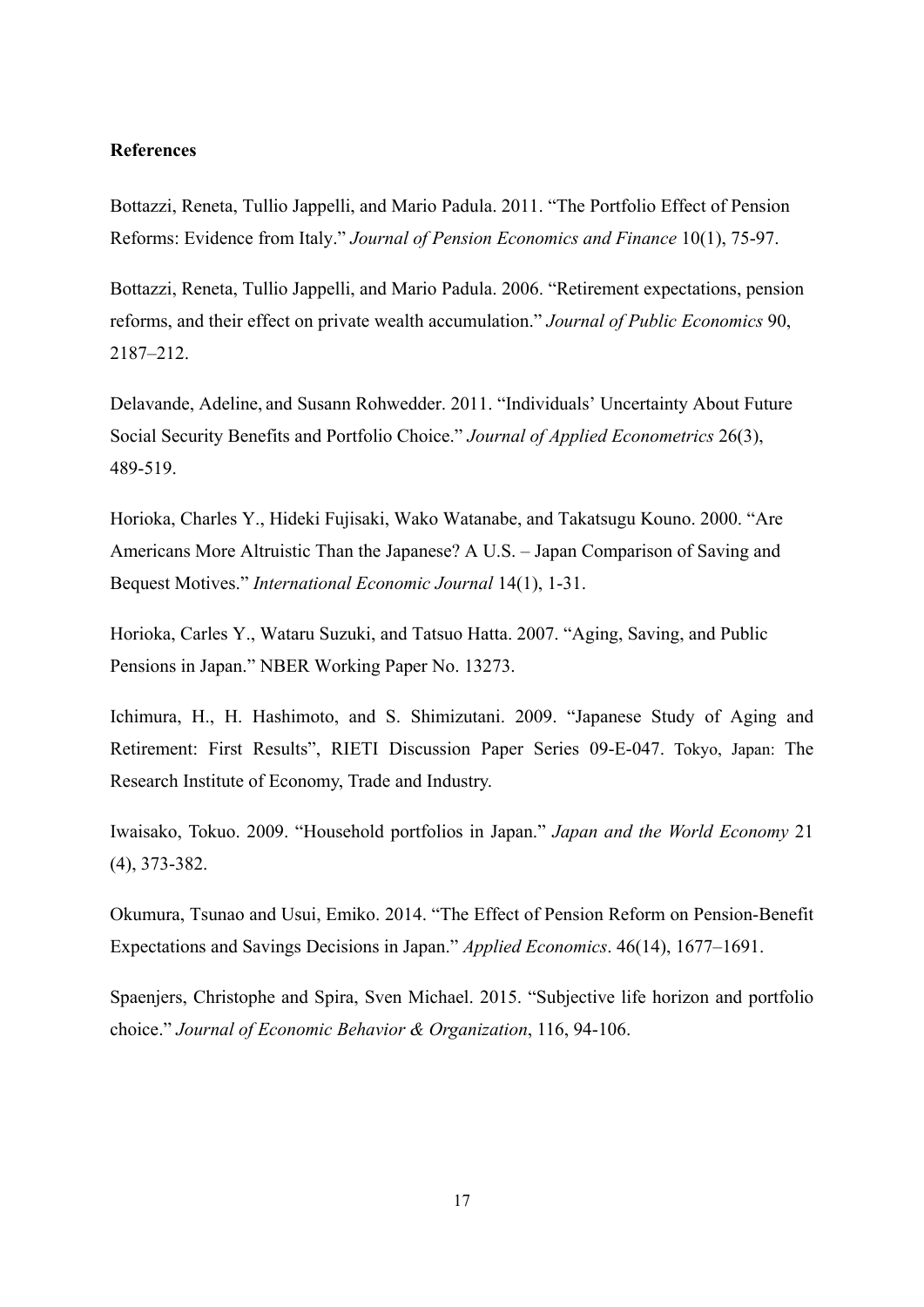# **Appendix: JSTAR Questionnaire on Public Pension Expectations**

- (1) In the future do you expect to receive any further public pension benefits?
	- 1. Yes
	- 2. No
	- 3. Don't know
	- 4. Refuse to answer

If the answer was 1, go to (2).

(2) What type of pension is it? Please select the most appropriate choice from the following.

- 1. National Pension Plan (basic old-age pension)
- 2. Old-age welfare annuity or retirement mutual pension (including basic pension)
- 3. Survivor's pension
- 4. Disability pension
- 5. Don't know
- 6. Refuse to answer

Regardless of the answer, go to (3).

- (3) At what age do you expect to begin receiving that pension?
	- 1. Age:\_\_\_\_\_\_
	- 2. Don't know
	- 3. Refuse to answer

Regardless of the answer, go to (4).

- (4) Approximately how much do you expect to receive per year before taxes? If you don't mind, please tell me the total amount that will be deposited into your bank or postal account.
	- 1. Approximately \_\_\_\_ yen
	- 2. Don't know
	- 3. Refuse to answer

Regardless of the answer, go to (5).

(5) Approximately what percent of your last working salary does that total amount to? If you did not work before, please say so.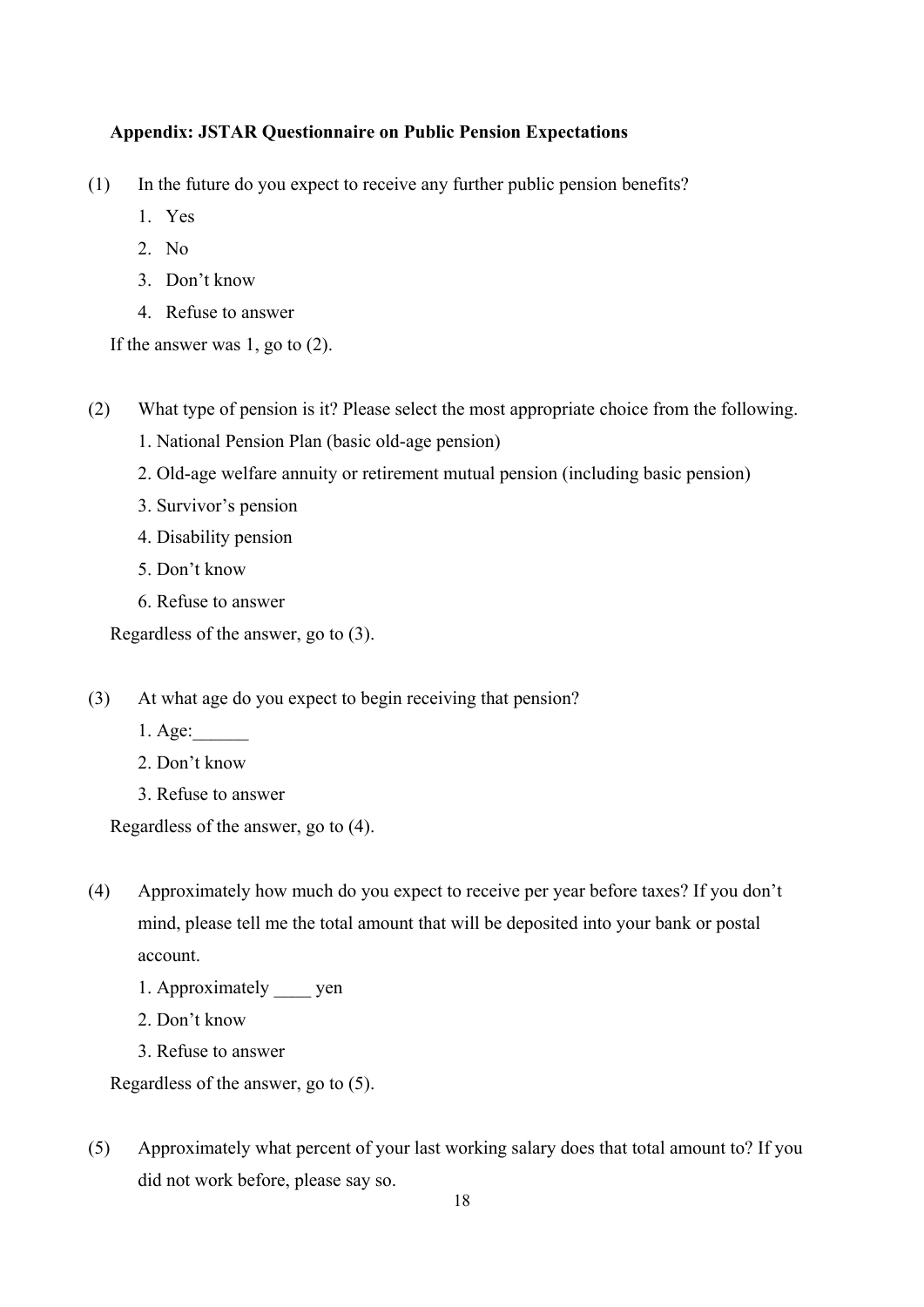1. %

- 2. Did not work
- 3. Don't know
- 4. Refuse to answer

Regardless of the answer, go to (6).

(6) Do you think it is likely that the amount you expect to receive could be reduced by 10% or more in the future? If you think it could be reduced, please provide the probability of such a reduction occurring in the future. If you don't think it could be reduced, please say so.

1.  $\frac{9}{6}$ 

- 2. No possibility (zero percent)
- 3. Don't know
- 4. Refuse to answer
- (7) Do you think it is likely that the amount you expect to receive could be increased by 10% or more in the future? If you think it could be increased, please provide the probability of such an increase occurring in the future. If you don't think it could be increased, please say so.

1.  $\frac{9}{6}$ 

# 2. No possibility (zero percent)

- 3. Don't know
- 4. Refuse to answer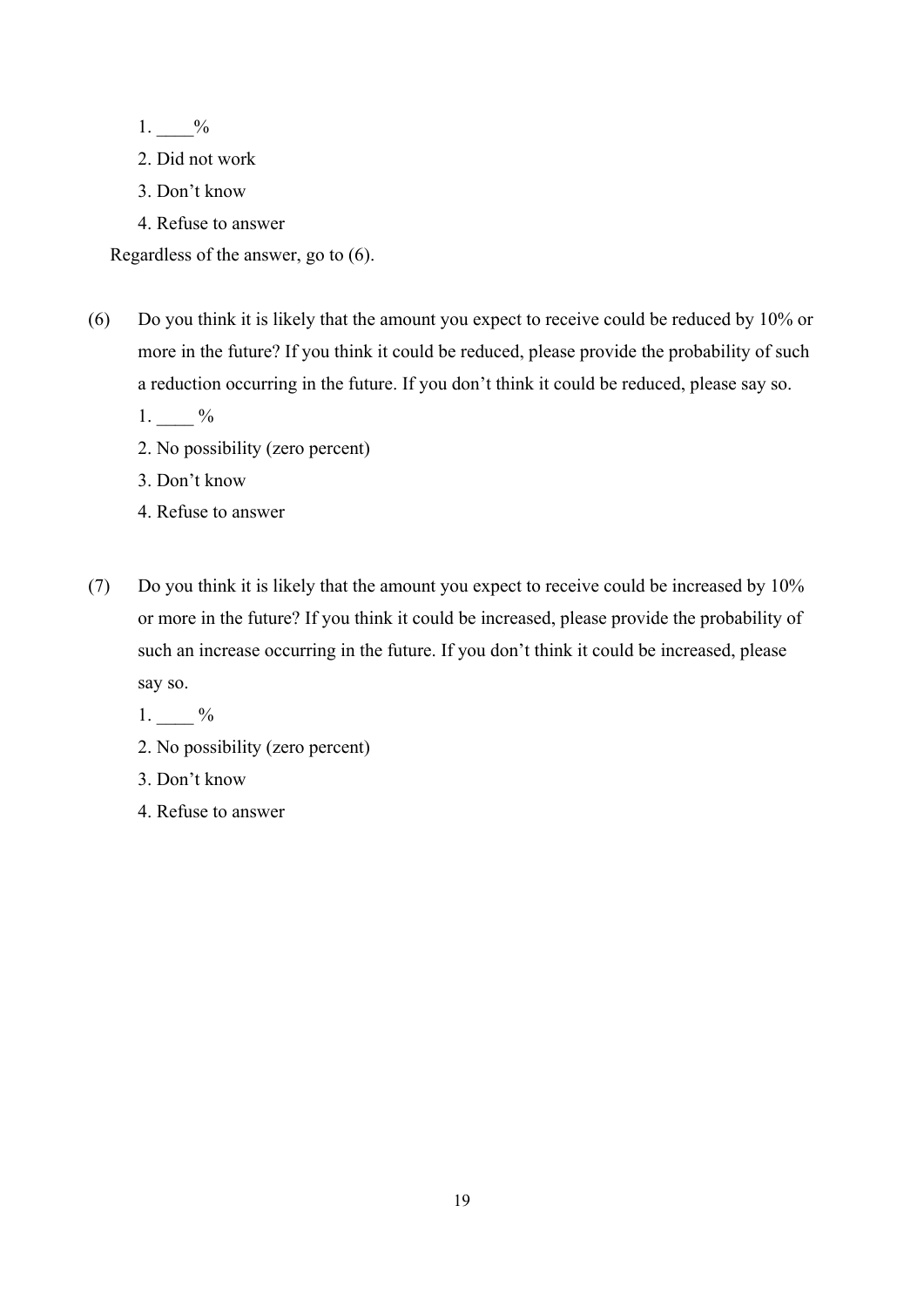





# (B) Proportion of Respondents that Hold Savings, Bonds, Stocks, and Bonds or Stocks

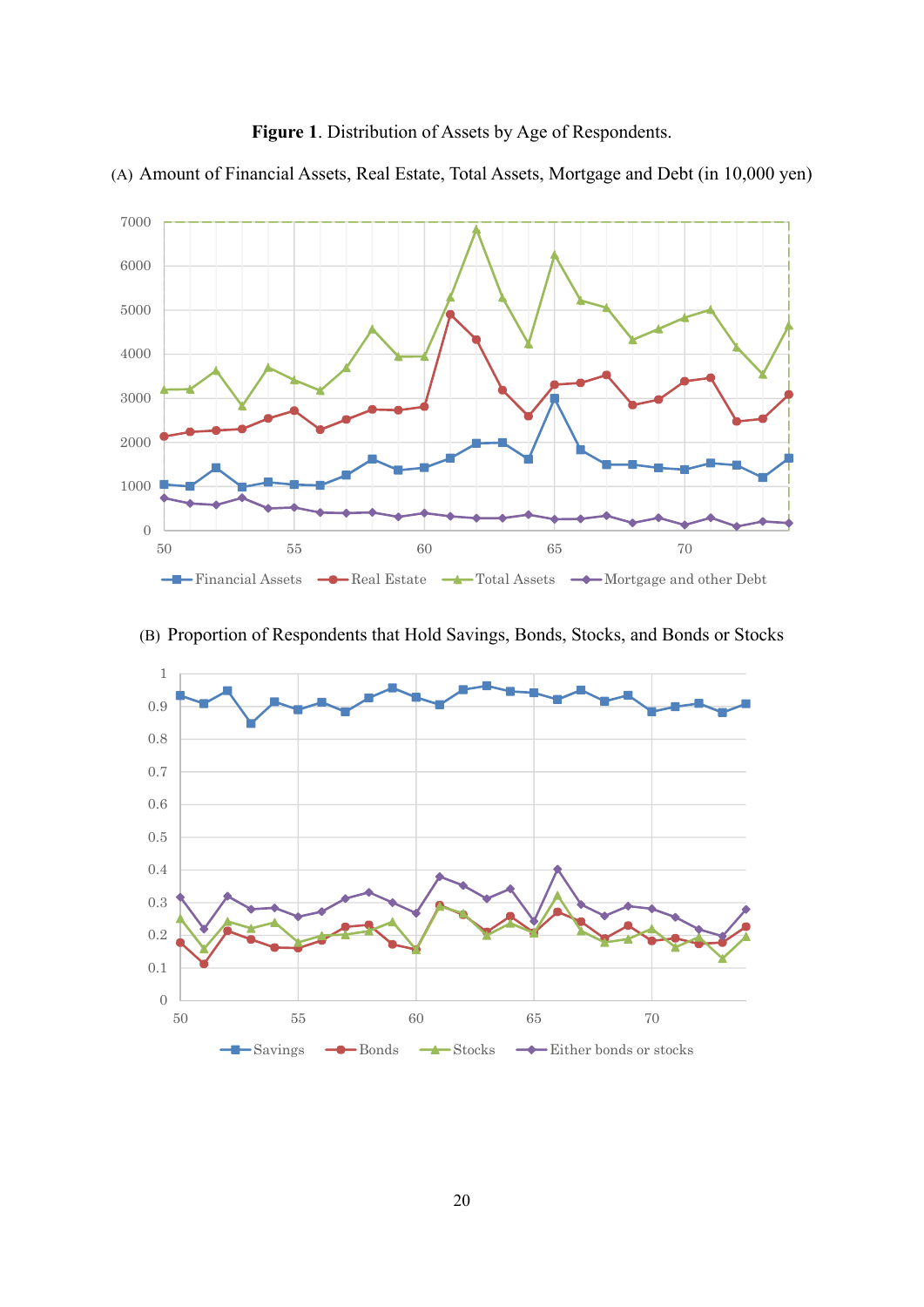

(C) Share of Savings for Those Who Have Savings, Share of Bonds for Those Who Have Bonds, and Share of Stocks for Those who Have Stocks by Age of Respondents: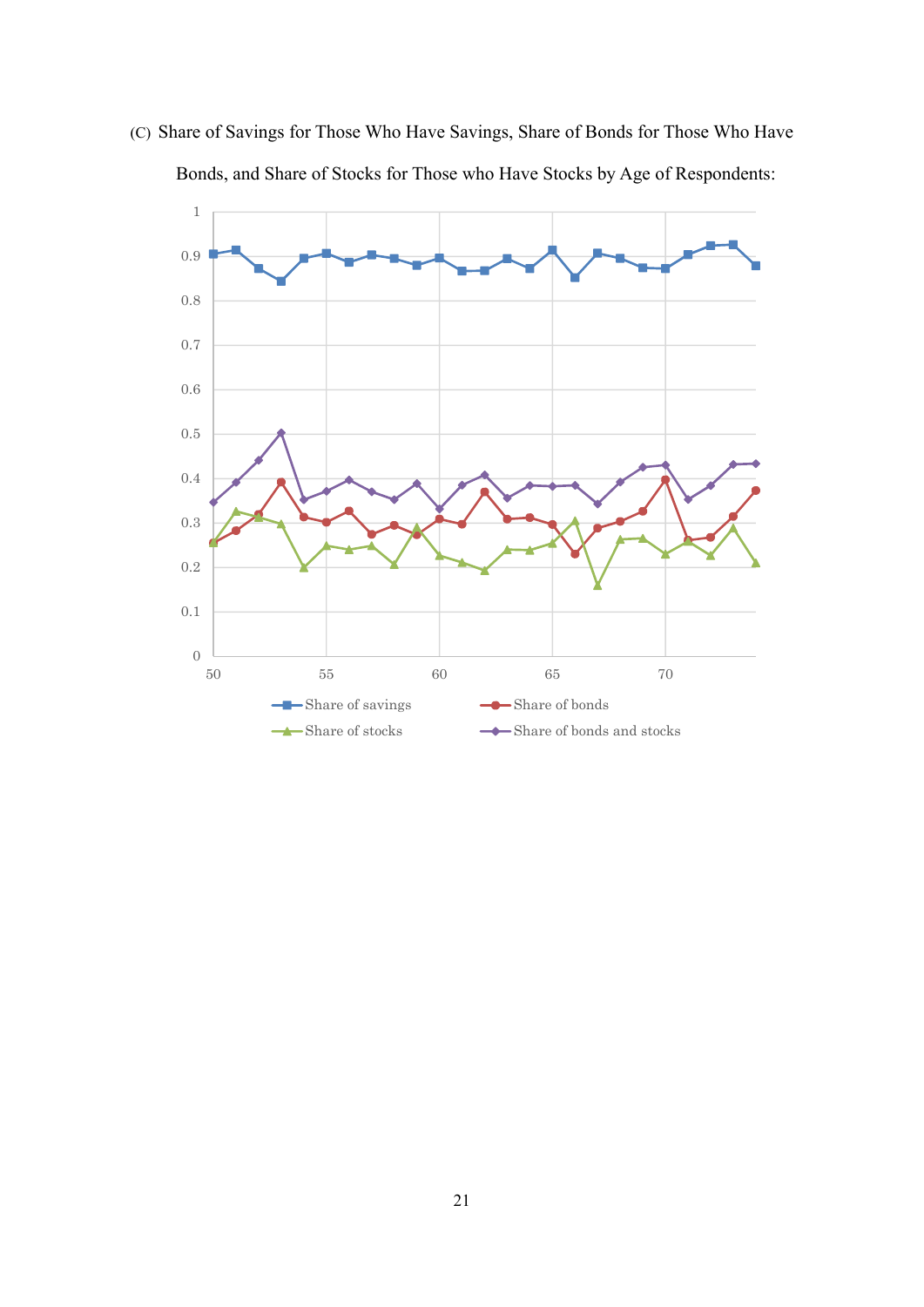|                                    | <b>Whether Respondents Hold:</b> |                |          |                |               |                |  |  |
|------------------------------------|----------------------------------|----------------|----------|----------------|---------------|----------------|--|--|
|                                    |                                  | <b>Savings</b> |          | <b>Bonds</b>   | <b>Stocks</b> |                |  |  |
| <b>Variable</b>                    | Coef.                            | <b>SE</b>      | Coef.    | <b>SE</b>      | Coef.         | <b>SE</b>      |  |  |
| log(Financial assets)              | 0.116                            | $0.003$ ***    | 0.021    | $0.002***$     | 0.022         | $0.002***$     |  |  |
| log(Real estate)                   | $-0.053$                         | $0.002$ ***    | 0.051    | $0.004$ ***    | 0.047         | $***$<br>0.004 |  |  |
| Real estate/Total assets           | 0.405                            | $0.017***$     | $-0.392$ | $0.028$ ***    | $-0.276$      | $0.029$ ***    |  |  |
| Home mortgage                      | 0.002                            | 0.005          | $-0.033$ | $0.012$ ***    | $-0.017$      | 0.013          |  |  |
| Other debt                         | 0.003                            | 0.005          | $-0.018$ | $0.009**$      | $-0.001$      | 0.009          |  |  |
| Home ownership                     | $-0.017$                         | $0.008$ **     | 0.038    | $0.017**$      | 0.077         | $0.020$ ***    |  |  |
| Working                            | 0.009                            | $0.004$ **     | $-0.016$ | 0.010          | $-0.015$      | 0.010          |  |  |
| log(Family income)                 | $-0.004$                         | $0.002$ **     | 0.019    | $0.003$ ***    | 0.015         | $0.003$ ***    |  |  |
| Probability of living until age 80 | $-0.009$                         | $0.004$ ***    | 0.012    | 0.008          | 0.018         | $0.008$ **     |  |  |
| Plan to leave bequest              | $-0.005$                         | 0.003          | 0.045    | $0.009$ ***    | 0.024         | $0.009$ ***    |  |  |
| Serial 7                           | $-0.002$                         | 0.002          | 0.007    | $0.003$ **     | 0.009         | $0.003$ ***    |  |  |
| Self-assessed health: very good    | 0.003                            | 0.004          | 0.014    | 0.011          | 0.008         | 0.010          |  |  |
| Self-assessed health: good         | 0.000                            | 0.004          | $-0.020$ | $0.010**$      | $-0.009$      | 0.010          |  |  |
| Self-assessed health: fair or poor | 0.000                            | 0.006          | $-0.015$ | 0.012          | 0.000         | 0.012          |  |  |
| <b>Risk aversion</b>               | $-0.010$                         | 0.007          | 0.026    | 0.020          | $-0.022$      | 0.020          |  |  |
| 55≤Age<60                          | $-0.008$                         | 0.007          | 0.002    | 0.015          | $-0.006$      | 0.015          |  |  |
| 60≤Age<65                          | $-0.004$                         | 0.007          | 0.019    | 0.016          | 0.003         | 0.017          |  |  |
| 65≤Age<70                          | $-0.002$                         | 0.008          | 0.008    | 0.017          | $-0.009$      | 0.018          |  |  |
| 70≤Age<75                          | $-0.011$                         | 0.008          | 0.009    | 0.018          | $-0.001$      | 0.019          |  |  |
| 75≤Age<80                          | $-0.002$                         | 0.009          | $-0.007$ | 0.021          | 0.003         | 0.022          |  |  |
| Below high school                  | $-0.005$                         | 0.005          | $-0.049$ | $***$<br>0.011 | $-0.055$      | $***$<br>0.011 |  |  |
| Some college                       | $-0.011$                         | $0.005$ **     | 0.020    | 0.014          | 0.028         | $0.016*$       |  |  |
| College                            | $-0.020$                         | $0.005$ ***    | 0.077    | $0.016***$     | 0.097         | $0.017***$     |  |  |
| Single                             | 0.003                            | 0.005          | 0.046    | $0.012***$     | 0.009         | 0.012          |  |  |
| Female                             | $-0.008$                         | $0.004$ **     | 0.039    | $0.009$ ***    | 0.007         | 0.010          |  |  |
| # of Household members             | 0.000                            | 0.002          | 0.000    | 0.004          | 0.002         | 0.005          |  |  |
| # of Children <18                  | $-0.008$                         | 0.013          | $-0.024$ | 0.026          | 0.058         | 0.035          |  |  |
| R-squared                          | 0.568                            |                | 0.191    |                | 0.167         |                |  |  |
| N                                  | 11,988                           |                | 11,988   |                | 11,988        |                |  |  |
| Mean of dependent variable         | 0.938                            |                | 0.189    |                | 0.176         |                |  |  |

**Table 1.** Regression Results: Whether the Respondents Have Financial Assets

Note: Regressions include indicators for municipality, year, and missing variables. Robust standard errors clustered at the individual level are shown in parentheses.  $\frac{f^{*}}{p}$  < 0.01,  $\frac{f^{*}}{p}$  < 0.05,  $\frac{f^{*}}{p}$  < 0.1.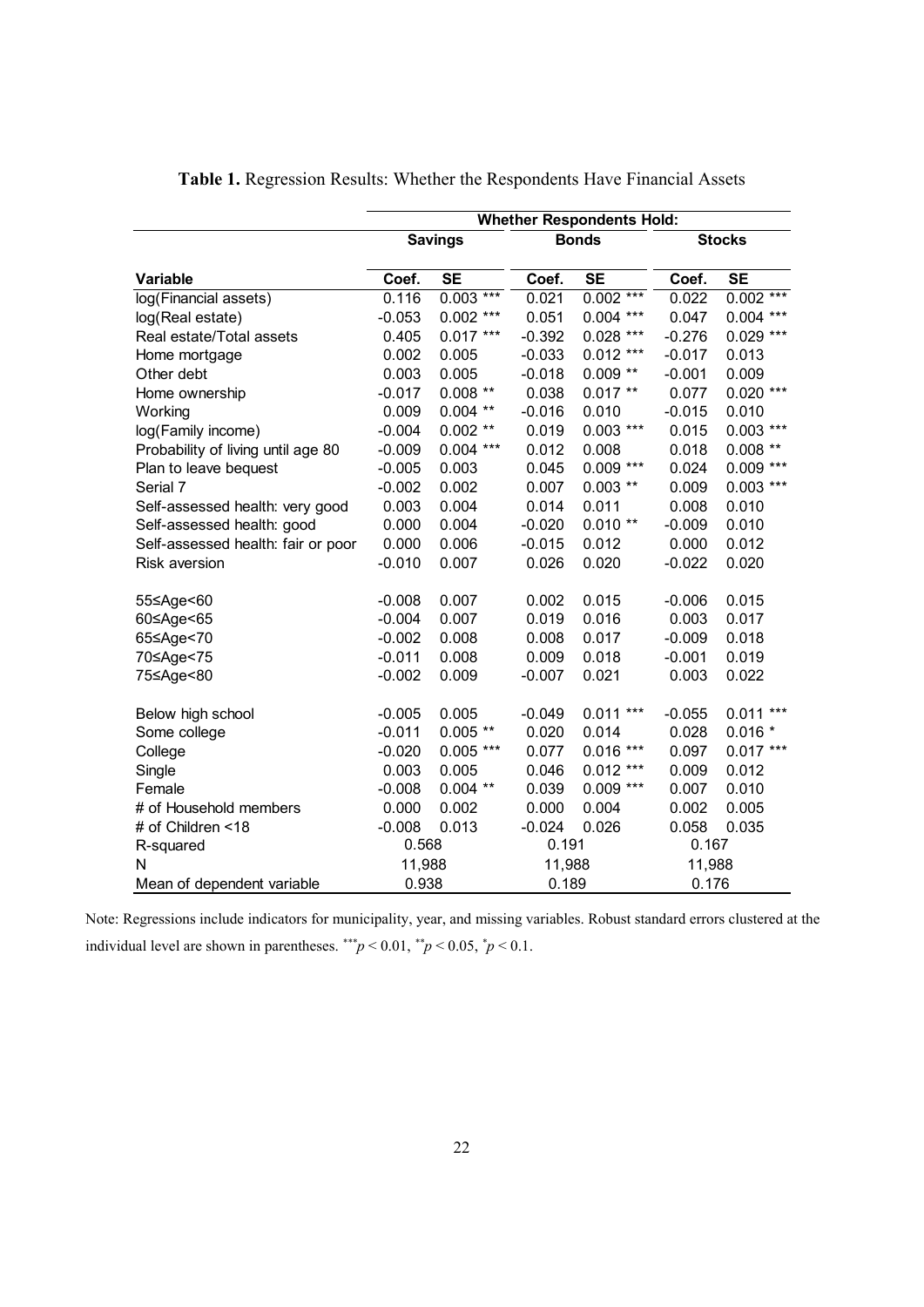|                                    | <b>Whether Respondents Hold:</b> |                 |          |                |                        |                |  |  |
|------------------------------------|----------------------------------|-----------------|----------|----------------|------------------------|----------------|--|--|
|                                    |                                  | Bonds but do    |          | Stocks but do  | <b>Bonds or Stocks</b> |                |  |  |
|                                    |                                  | not hold Stocks |          | not hold Bonds |                        |                |  |  |
| Variable                           | Coef.                            | <b>SE</b>       | Coef.    | <b>SE</b>      | Coef.                  | <b>SE</b>      |  |  |
| log(Financial assets)              | 0.013                            | $0.002***$      | 0.013    | $***$<br>0.001 | 0.034                  | $0.003***$     |  |  |
| log(Real estate)                   | 0.014                            | $0.003$ ***     | 0.010    | $0.003$ ***    | 0.061                  | $0.004$ ***    |  |  |
| Real estate/Total assets           | $-0.114$                         | $0.022$ ***     | 0.002    | 0.019          | $-0.390$               | $0.031***$     |  |  |
| Home mortgage                      | $-0.014$                         | 0.009           | 0.003    | 0.010          | $-0.031$               | $0.014$ **     |  |  |
| Other debt                         | $-0.018$                         | $0.006$ ***     | $-0.001$ | 0.007          | $-0.019$               | $0.010*$       |  |  |
| Home ownership                     | 0.004                            | 0.012           | 0.043    | $0.016***$     | 0.081                  | $0.021$ ***    |  |  |
| Working                            | $-0.003$                         | 0.008           | $-0.003$ | 0.007          | $-0.018$               | $0.011 *$      |  |  |
| log(Family income)                 | 0.004                            | 0.002           | 0.000    | 0.002          | 0.019                  | $0.004$ ***    |  |  |
| Probability of living until age 80 | 0.004                            | 0.006           | 0.010    | $0.006*$       | 0.022                  | $0.009$ **     |  |  |
| Plan to leave bequest              | 0.023                            | $0.007***$      | 0.002    | 0.006          | 0.047                  | $0.010***$     |  |  |
| Serial 7                           | 0.005                            | $0.002*$        | 0.007    | $0.002$ ***    | 0.013                  | $0.004$ ***    |  |  |
| Self-assessed health: very good    | 0.008                            | 0.009           | 0.002    | 0.008          | 0.016                  | 0.011          |  |  |
| Self-assessed health: good         | $-0.011$                         | 0.008           | 0.001    | 0.007          | $-0.019$               | $0.011 *$      |  |  |
| Self-assessed health: fair or poor | $-0.014$                         | 0.010           | 0.001    | 0.009          | $-0.013$               | 0.013          |  |  |
| <b>Risk aversion</b>               | 0.046                            | $0.018***$      | $-0.001$ | 0.014          | 0.025                  | 0.022          |  |  |
|                                    |                                  |                 |          |                |                        |                |  |  |
| 55≤Age<60                          | 0.000                            | 0.011           | $-0.009$ | 0.012          | $-0.006$               | 0.017          |  |  |
| 60≤Age<65                          | 0.009                            | 0.013           | $-0.006$ | 0.013          | 0.013                  | 0.019          |  |  |
| 65≤Age<70                          | 0.006                            | 0.013           | $-0.011$ | 0.013          | $-0.003$               | 0.020          |  |  |
| 70≤Age<75                          | $-0.002$                         | 0.014           | $-0.012$ | 0.014          | $-0.003$               | 0.021          |  |  |
| 75≤Age<80                          | $-0.013$                         | 0.016           | $-0.002$ | 0.016          | $-0.009$               | 0.024          |  |  |
|                                    |                                  |                 |          |                |                        |                |  |  |
| Below high school                  | $-0.022$                         | $0.008$ ***     | $-0.029$ | $0.007***$     | $-0.077$               | $0.012$ ***    |  |  |
| Some college                       | 0.008                            | 0.011           | 0.016    | 0.011          | 0.036                  | $***$<br>0.016 |  |  |
| College                            | 0.009                            | 0.012           | 0.029    | $0.013$ **     | 0.106                  | $0.017***$     |  |  |
| Divorced or widowed                | 0.036                            | $0.009***$      | $-0.001$ | 0.008          | 0.045                  | $0.013***$     |  |  |
| Never married                      | 0.014                            | $0.007*$        | $-0.018$ | $0.007***$     | 0.020                  | 0.011          |  |  |
| Female                             | $-0.003$                         | 0.003           | $-0.001$ | 0.003          | $-0.001$               | 0.005          |  |  |
| # of Household members             | $-0.034$                         | $0.016**$       | 0.048    | $0.027$ *      | 0.024                  | 0.035          |  |  |
| R-squared                          | 0.064                            |                 | 0.042    |                | 0.238                  |                |  |  |
| N                                  | 11,988                           |                 | 11,988   |                | 11,988                 |                |  |  |
| Mean of dependent variable         | 0.089                            |                 | 0.076    |                | 0.266                  |                |  |  |

**Table 2.** Regression Results: Whether the Respondents Have Financial Assets

Note: Regressions include indicators for municipality, year, and missing variables. Robust standard errors clustered at the individual level are shown in parentheses.  $\frac{f^{*}}{p}$  < 0.01,  $\frac{f^{*}}{p}$  < 0.05,  $\frac{f^{*}}{p}$  < 0.1.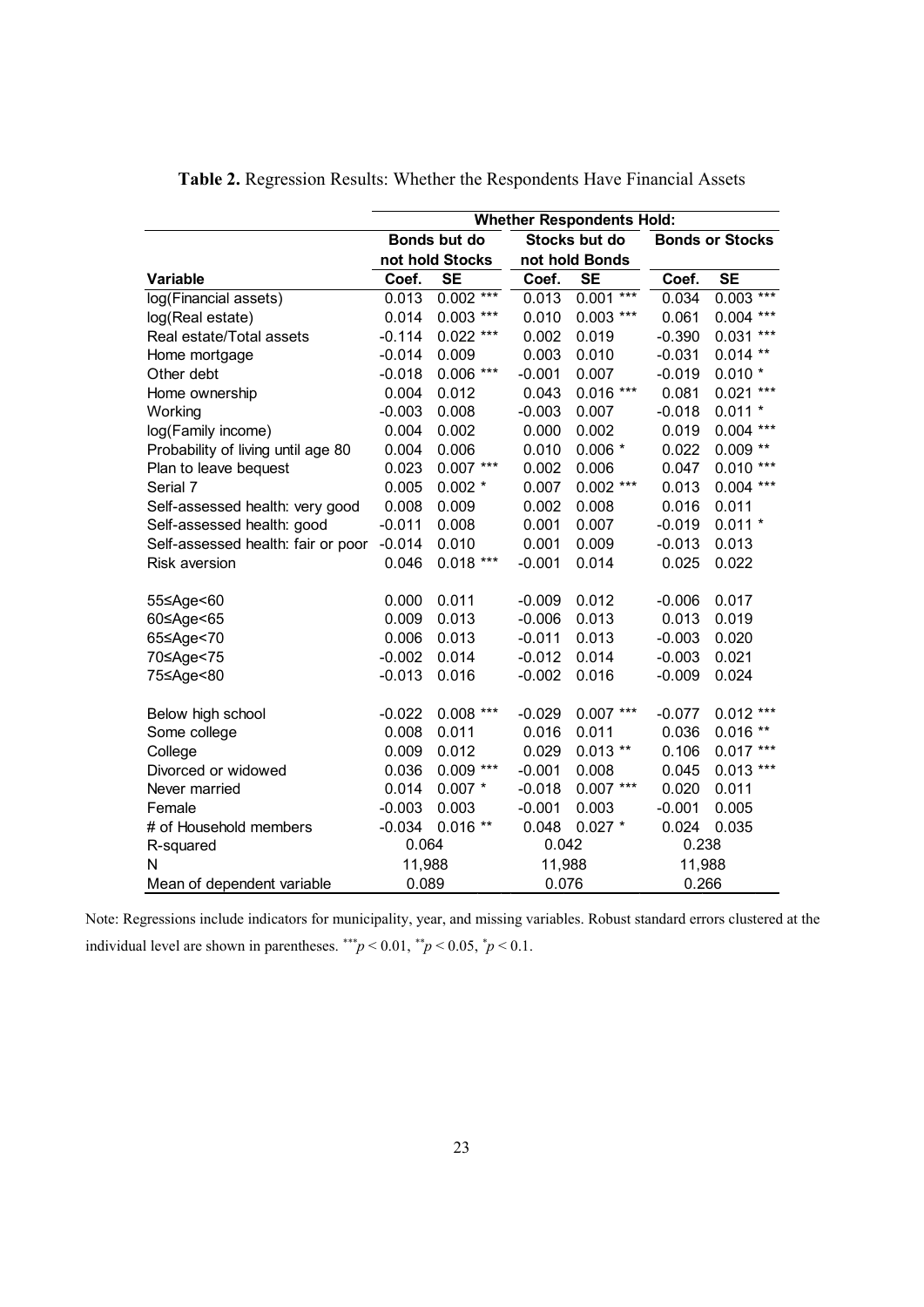|                                      | Share of:     |                    |             |                         |          |                          |                 |                         |  |
|--------------------------------------|---------------|--------------------|-------------|-------------------------|----------|--------------------------|-----------------|-------------------------|--|
|                                      |               | Savings (for those |             | <b>Bonds (for those</b> |          | <b>Stocks (for those</b> |                 | <b>Bonds and stocks</b> |  |
|                                      | with savings) |                    | with bonds) |                         |          | with stocks)             | (for those with |                         |  |
|                                      |               |                    |             |                         |          |                          |                 | bonds or stocks)        |  |
| <b>Variable</b>                      | Coef.         | <b>SE</b>          | Coef.       | <b>SE</b>               | Coef.    | <b>SE</b>                | Coef.           | <b>SE</b>               |  |
| log(Financial assets)                | $-0.028$      | $0.002***$         | $-0.050$    | $0.012***$              | $-0.062$ | $0.011***$               | $-0.040$        | $0.010***$              |  |
| log(Real estate)                     | $-0.014$      | $0.003$ ***        | $-0.001$    | 0.007                   | 0.003    | 0.006                    | 0.001           | 0.007                   |  |
| Real estate/Total assets             | 0.063         | $0.018$ ***        | $-0.025$    | 0.058                   | 0.055    | 0.053                    | 0.009           | 0.054                   |  |
| Home mortgage                        | 0.007         | 0.008              | $-0.002$    | 0.019                   | 0.021    | 0.019                    | 0.008           | 0.018                   |  |
| Other debt                           | 0.005         | 0.006              | 0.005       | 0.017                   | 0.004    | 0.017                    | 0.011           | 0.017                   |  |
| Home ownership                       | $-0.034$      | $0.011***$         | 0.012       | 0.026                   | 0.048    | $0.024$ **               | 0.035           | 0.026                   |  |
| Working                              | 0.006         | 0.006              | $-0.001$    | 0.013                   | 0.007    | 0.013                    | $-0.003$        | 0.013                   |  |
| log(Family income)                   | $-0.007$      | $0.002$ ***        | $-0.003$    | 0.007                   | $-0.016$ | $0.008$ **               | $-0.006$        | 0.007                   |  |
| Probability of survival until age 80 | $-0.005$      | 0.005              | $-0.010$    | 0.013                   | $-0.002$ | 0.012                    | $-0.009$        | 0.012                   |  |
| Plan to leave bequest                | $-0.015$      | $0.005$ ***        | $-0.012$    | 0.012                   | $-0.011$ | 0.012                    | $-0.012$        | 0.012                   |  |
| Serial 7                             | $-0.004$      | $0.002$ **         | $-0.005$    | 0.007                   | $-0.001$ | 0.007                    | $-0.006$        | 0.006                   |  |
| Self-assessed health: very good      | $-0.008$      | 0.006              | 0.014       | 0.014                   | $-0.024$ | $0.014*$                 | $-0.005$        | 0.013                   |  |
| Self-assessed health: good           | 0.013         | $0.006**$          | $-0.011$    | 0.013                   | $-0.021$ | 0.014                    | $-0.024$        | $0.014*$                |  |
| Self-assessed health: fair or poor   | 0.011         | 0.007              | 0.000       | 0.021                   | $-0.044$ | $0.018**$                | $-0.023$        | 0.019                   |  |
| <b>Risk aversion</b>                 | 0.006         | 0.011              | $-0.019$    | 0.022                   | 0.002    | 0.020                    | $-0.029$        | 0.021                   |  |
| 55≤Age<60                            | 0.007         | 0.009              | $-0.005$    | 0.024                   | $-0.007$ | 0.022                    | $-0.008$        | 0.022                   |  |
| 60≤Age<65                            | $-0.003$      | 0.010              | 0.017       | 0.024                   | $-0.032$ | 0.023                    | $-0.010$        | 0.023                   |  |
| 65≤Age<70                            | $-0.005$      | 0.011              | 0.004       | 0.025                   | 0.009    | 0.026                    | 0.008           | 0.025                   |  |
| 70≤Age<75                            | $-0.005$      | 0.011              | 0.015       | 0.028                   | $-0.006$ | 0.026                    | 0.016           | 0.027                   |  |
| 75≤Age<80                            | $-0.003$      | 0.013              | 0.013       | 0.033                   | 0.023    | 0.033                    | 0.016           | 0.032                   |  |
| Below high school                    | 0.038         | $0.006***$         | $-0.008$    | 0.020                   | $-0.031$ | 0.020                    | $-0.035$        | $0.020*$                |  |
| Some college                         | $-0.011$      | 0.008              | $-0.005$    | 0.017                   | $-0.007$ | 0.017                    | $-0.013$        | 0.017                   |  |
| College                              | $-0.038$      | $0.009$ ***        | 0.000       | 0.016                   | $-0.024$ | 0.016                    | $-0.003$        | 0.016                   |  |
| Single                               | $-0.034$      | $0.007***$         | 0.045       | $0.018**$               | 0.048    | $0.020**$                | 0.058           | $0.018***$              |  |
| Female                               | 0.002         | 0.006              | $-0.026$    | $0.014*$                | $-0.043$ | $0.015***$               | $-0.032$        | $0.014$ **              |  |
| # of Household members               | $-0.002$      | 0.003              | 0.008       | 0.007                   | 0.010    | 0.006                    | 0.015           | $0.006$ **              |  |
| # of Children <18                    | $-0.013$      | 0.017              | 0.025       | 0.041                   | $-0.047$ | 0.042                    | $-0.003$        | 0.037                   |  |
| R-squared                            | 0.134         |                    | 0.069       |                         | 0.153    |                          | 0.055           |                         |  |
| N                                    | 11248         |                    | 2271        |                         | 2115     |                          | 3184            |                         |  |
| Mean of dependent variable           | 0.896         |                    | 0.306       |                         | 0.248    |                          | 0.383           |                         |  |

**Table 3.** Regression Results: Share of Savings, Bonds, and Stocks among Total Financial Assets

Note: Regressions include indicators for municipality, year, and missing variables. Robust standard errors clustered at the

individual level are shown in parentheses.  $\frac{f^{*}}{p}$  < 0.01,  $\frac{f^{*}}{p}$  < 0.05,  $\frac{f^{*}}{p}$  < 0.1.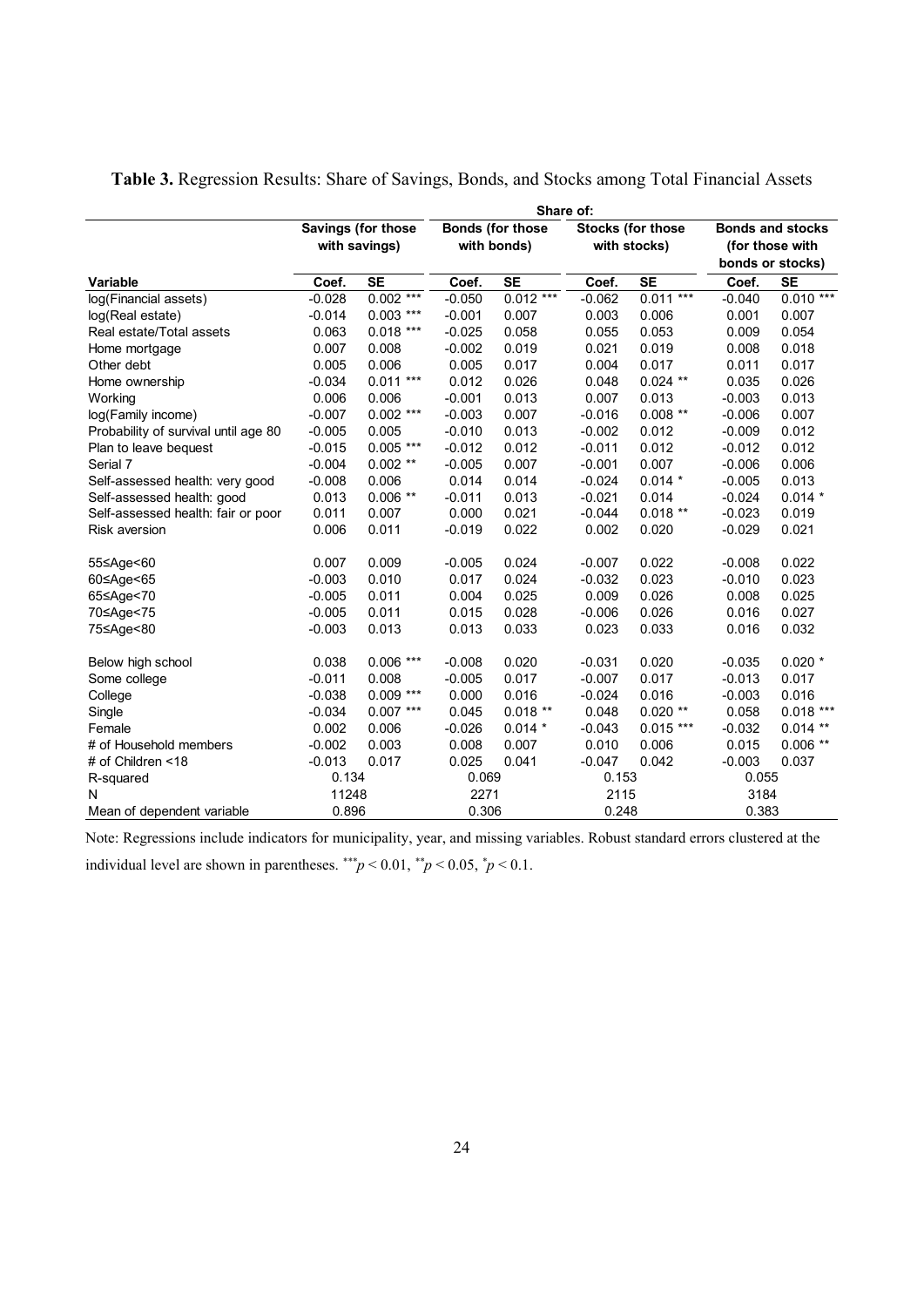# **Table 4.** Public Pension Expectations

Sample: Respondents who are not currently receiving public pension benefits, but plan to receive them

in the future

|           |      |                 |                 |     | Number of observations |       |
|-----------|------|-----------------|-----------------|-----|------------------------|-------|
|           |      |                 |                 |     | Report                 | Don't |
|           | Mean | P <sub>25</sub> | P <sub>50</sub> | P75 | percentage             | know  |
| 50≤Age<55 | 24.9 | 10              | 10              | 30  | 383                    | 574   |
| 55≤Age<60 | 20.5 | 10              | 10              | 20  | 507                    | 739   |
| 60≤Age<65 | 14.5 | 0               | 10              | 10  | 391                    | 518   |
| 65≤Age<70 | 13.5 | 0               | 10              | 10  | 33                     | 59    |
| 70≤Age<75 | 10.0 | 10              | 10              | 10  | 4                      | 3     |

# (A)Probability of a More-than-10% Decrease in Pension Benefits

(B) Probability of a More-than-10% Increase in Pension Benefits

|           |      |                 |                 |     | Number of observations |       |  |
|-----------|------|-----------------|-----------------|-----|------------------------|-------|--|
|           |      |                 |                 |     | Report                 | Don't |  |
|           | Mean | P <sub>25</sub> | P <sub>50</sub> | P75 | percentage             | know  |  |
| 50≤Age<55 | 1.0  |                 | 0               | U   | 145                    | 94    |  |
| 55≤Age<60 | 0.9  |                 |                 |     | 155                    | 72    |  |
| 60≤Age<65 | 1.2  |                 |                 |     | 188                    |       |  |
| 65≤Age<70 | 0.0  |                 |                 |     | 12                     |       |  |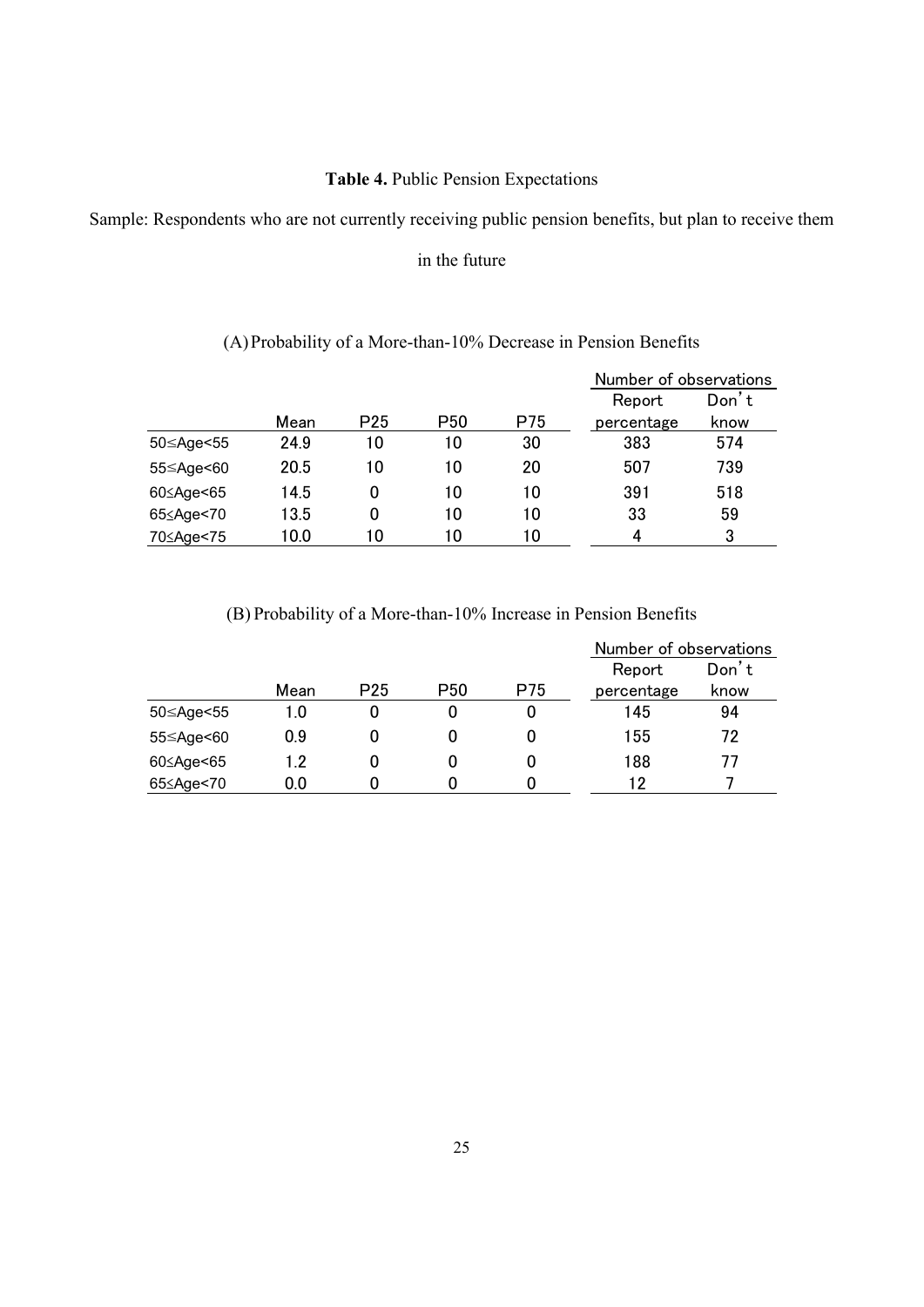|                                               | <b>Savings</b> |             |          | <b>Bonds</b> | <b>Stocks</b> |             |  |
|-----------------------------------------------|----------------|-------------|----------|--------------|---------------|-------------|--|
| <b>Variable</b>                               | Coef.          | <b>SE</b>   | Coef.    | <b>SE</b>    | Coef.         | <b>SE</b>   |  |
| Probability of more-than-10% drop in pension  | 0.0002         | 0.0001      | $-0.001$ | 0.0004       | 0.0001        | 0.0004      |  |
| Probability of more-than-10% drop in pension: | 0.0002         | 0.007       | $-0.027$ | $0.016*$     | $-0.018$      | 0.016       |  |
| missing                                       |                |             |          |              |               |             |  |
| Expected pension benefits                     | 0.0000         | 0.0001      | 0.0002   | 0.0002       | 0.0004        | $0.0002**$  |  |
| Expected pension benefits: missing            | $-0.002$       | 0.009       | 0.010    | 0.023        | $-0.0004$     | 0.023       |  |
| log(Financial assets)                         | 0.114          | $0.005$ *** | 0.029    | $0.004$ ***  | 0.033         | $0.004$ *** |  |
| log(Real estate)                              | $-0.048$       | $0.004$ *** | 0.044    | $0.007$ ***  | 0.046         | $0.007$ *** |  |
| Real estate/Total assets                      | 0.400          | $0.030***$  | $-0.402$ | $0.055$ ***  | $-0.281$      | $0.055$ *** |  |
| Home mortgage                                 | 0.003          | 0.008       | $-0.035$ | $0.018**$    | $-0.010$      | 0.019       |  |
| Other debt                                    | 0.007          | 0.009       | $-0.032$ | $0.016**$    | $-0.003$      | 0.017       |  |
| Home ownership                                | $-0.006$       | 0.014       | 0.011    | 0.031        | 0.096         | $0.034$ *** |  |
| Working                                       | 0.012          | 0.008       | $-0.033$ | 0.021        | $-0.019$      | 0.020       |  |
| log(Family income)                            | $-0.005$       | 0.004       | 0.027    | $0.007***$   | 0.008         | 0.007       |  |
| Probability of survival until age 80          | $-0.009$       | 0.006       | 0.010    | 0.014        | 0.012         | 0.014       |  |
| Plan to leave bequest                         | $-0.014$       | $0.007**$   | 0.048    | $0.016$ ***  | 0.007         | 0.016       |  |
| Plan to leave bequest: Missing                | 0.005          | 0.009       | $-0.027$ | 0.022        | $-0.018$      | 0.022       |  |
| Serial 7                                      | $-0.003$       | 0.003       | 0.013    | $0.007$ **   | 0.009         | 0.007       |  |
| Not asked Serial 7                            | $-0.010$       | 0.026       | 0.101    | 0.064        | 0.042         | 0.066       |  |
| Self-assessed health: fair or poor            | $-0.003$       | 0.013       | $-0.038$ | 0.024        | $-0.035$      | 0.024       |  |
| <b>Risk aversion</b>                          | 0.010          | 0.011       | $-0.012$ | 0.032        | $-0.081$      | $0.033**$   |  |
| Risk aversion: Missing                        | $-0.003$       | 0.008       | 0.000    | 0.018        | 0.005         | 0.018       |  |
| 60≤Age<65                                     | $-0.002$       | 0.010       | $-0.002$ | 0.022        | $-0.016$      | 0.023       |  |
| 65≤Age<70                                     | $-0.009$       | 0.017       | $-0.006$ | 0.040        | $-0.012$      | 0.037       |  |
| 70≤Age<75                                     | $-0.047$       | 0.037       | $-0.114$ | $0.069*$     | $-0.100$      | 0.083       |  |
| 75≤Age<80                                     | $-0.029$       | 0.021       | $-0.016$ | 0.155        | $-0.183$      | $0.050$ *** |  |
| Below high school                             | $-0.003$       | 0.010       | $-0.042$ | $0.019**$    | $-0.050$      | $0.020**$   |  |
| Some college                                  | $-0.016$       | $0.008$ **  | 0.029    | 0.022        | 0.030         | 0.022       |  |
| College                                       | $-0.025$       | $0.009$ *** | 0.085    | $0.024$ ***  | 0.079         | $0.025$ *** |  |
| Single                                        | $-0.019$       | 0.012       | 0.054    | $0.022**$    | 0.021         | 0.022       |  |
| Female                                        | 0.005          | 0.007       | 0.046    | $0.017***$   | $-0.022$      | 0.018       |  |
| # of Household members                        | $-0.002$       | 0.003       | 0.001    | 0.007        | 0.005         | 0.008       |  |
| # of Children <18                             | 0.002          | 0.015       | $-0.055$ | $0.030*$     | 0.044         | 0.039       |  |
| R-squared                                     | 0.538          |             | 0.203    |              | 0.183         |             |  |
| N                                             | 3105           |             | 3105     |              | 3105          |             |  |
| Mean of dependent variable                    | 0.942          |             | 0.209    |              | 0.206         |             |  |

# **Table 5.** Expected Pension Benefits and Holdings of Savings, Bonds, and Stocks.

Note: Regressions include indicators for municipality, year, and missing variables. Robust standard errors clustered at the individual level are shown in parentheses.  $^{**}p < 0.01$ ,  $^{**}p < 0.05$ ,  $^{*}p < 0.1$ .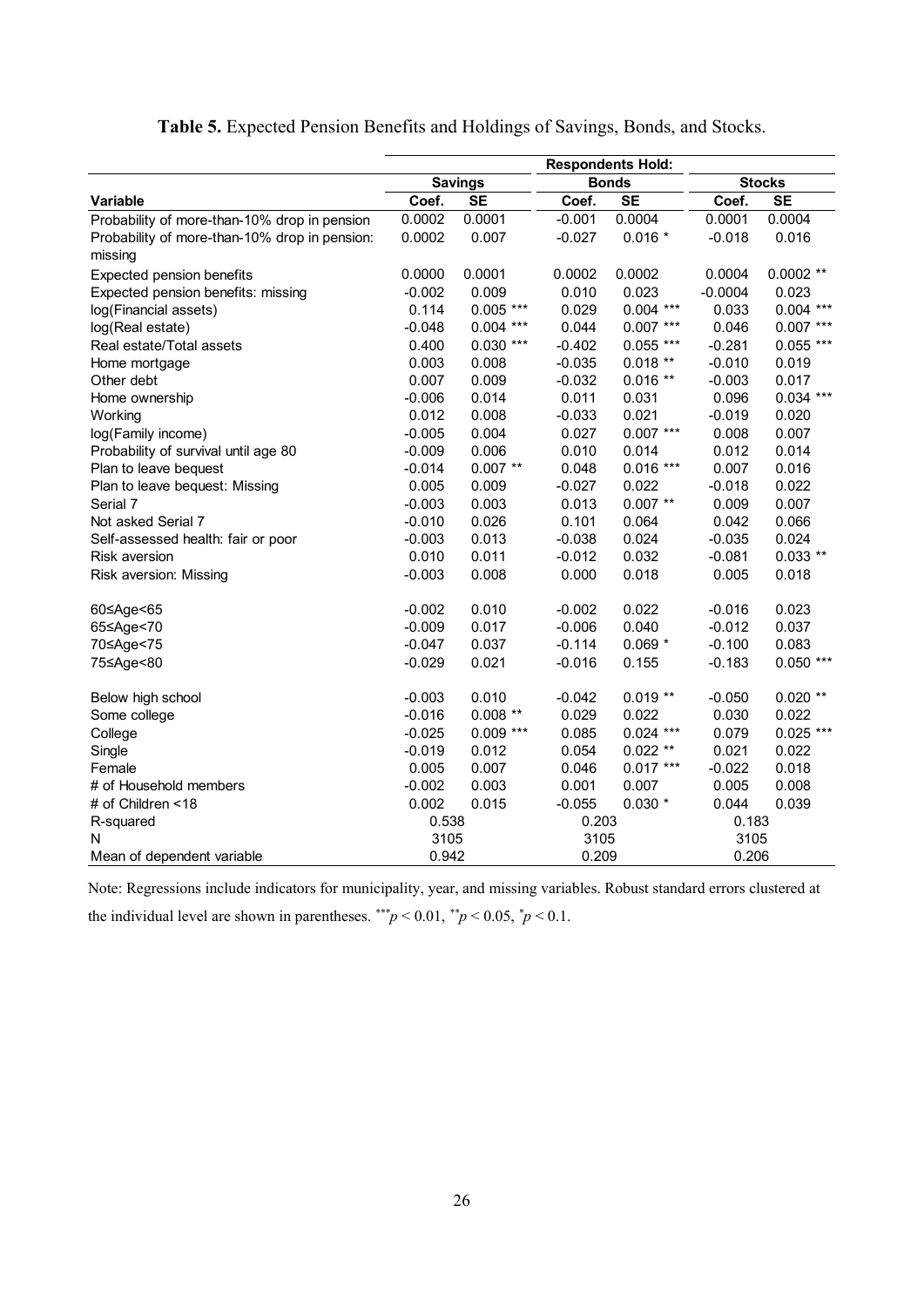|                                               | Share of savings (for |                     |           | Share of bonds (for | Share of stocks (for |              |  |
|-----------------------------------------------|-----------------------|---------------------|-----------|---------------------|----------------------|--------------|--|
|                                               |                       | those with savings) |           | those with bonds)   | those with stocks)   |              |  |
| <b>Variable</b>                               |                       |                     |           |                     |                      |              |  |
|                                               | Coef.                 | <b>SE</b>           | Coef.     | <b>SE</b>           | Coef.                | <b>SE</b>    |  |
| Probability of more-than-10% drop in pension  | 0.0002                | 0.0002              | 0.001     | $0.0005*$           | $-0.001$             | $0.0004$ **  |  |
| Probability of more-than-10% drop in pension: | 0.020                 | $0.010**$           | 0.011     | 0.023               | 0.001                | 0.022        |  |
| missing                                       |                       |                     |           |                     |                      |              |  |
| Expected pension benefits                     | 0.0000                | 0.0001              | $-0.0003$ | 0.0002              | $-0.0004$            | $0.0001$ *** |  |
| Expected pension benefits: missing            | 0.017                 | 0.013               | $-0.012$  | 0.031               | $-0.066$             | $0.028**$    |  |
| log(Financial assets)                         | $-0.0373$             | $0.004$ ***         | $-0.069$  | $0.019***$          | $-0.067$             | $0.015***$   |  |
| log(Real estate)                              | $-0.011$              | $0.005$ **          | 0.002     | 0.011               | 0.005                | 0.008        |  |
| Real estate/Total assets                      | 0.044                 | 0.035               | $-0.038$  | 0.097               | 0.061                | 0.082        |  |
| Home mortgage                                 | 0.006                 | 0.012               | $-0.022$  | 0.027               | 0.041                | 0.027        |  |
| Other debt                                    | 0.017                 | $0.010*$            | $-0.009$  | 0.030               | $-0.030$             | 0.023        |  |
| Home ownership                                | $-0.035$              | $0.019*$            | $-0.024$  | 0.040               | 0.047                | 0.033        |  |
| Working                                       | 0.008                 | 0.012               | 0.009     | 0.024               | $-0.040$             | 0.025        |  |
| log(Family income)                            | $-0.006$              | 0.005               | 0.005     | 0.011               | $-0.016$             | 0.013        |  |
| Probability of survival until age 80          | $-0.002$              | 0.008               | $-0.001$  | 0.020               | $-0.014$             | 0.018        |  |
| Plan to leave bequest                         | $-0.003$              | 0.009               | $-0.018$  | 0.022               | $-0.008$             | 0.021        |  |
| Plan to leave bequest: Missing                | $-0.002$              | 0.013               | 0.072     | $0.029**$           | $-0.003$             | 0.027        |  |
| Serial 7                                      | $-0.010$              | $0.004$ **          | 0.003     | 0.009               | 0.007                | 0.011        |  |
| Not asked Serial 7                            | $-0.067$              | $0.040*$            | 0.086     | 0.079               | 0.003                | 0.081        |  |
| Self-assessed health: fair or poor            | 0.032                 | $0.015**$           | 0.022     | 0.049               | $-0.039$             | 0.032        |  |
| <b>Risk aversion</b>                          | 0.031                 | $0.016**$           | $-0.062$  | $0.037*$            | 0.007                | 0.046        |  |
| Risk aversion: Missing                        | 0.016                 | 0.011               | 0.009     | 0.025               | $-0.096$             | $0.026$ ***  |  |
| 60≤Age<65                                     | 0.001                 | 0.013               | 0.025     | 0.031               | $-0.023$             | 0.028        |  |
| 65≤Age<70                                     | $-0.002$              | 0.023               | $-0.005$  | 0.051               | 0.005                | 0.057        |  |
| 70≤Age<75                                     | 0.055                 | 0.038               | 0.138     | 0.085               | $-0.116$             | 0.162        |  |
| 75≤Age<80                                     | 0.066                 | $0.031**$           | $-0.072$  | 0.088               |                      |              |  |
| Below high school                             | 0.028                 | $0.012**$           | 0.036     | 0.047               | 0.038                | 0.053        |  |
| Some college                                  | $-0.018$              | 0.012               | 0.018     | 0.027               | $-0.006$             | 0.027        |  |
| College                                       | $-0.051$              | $0.014***$          | 0.013     | 0.025               | 0.027                | 0.024        |  |
| Single                                        | $-0.042$              | $0.013$ ***         | 0.072     | $0.036**$           | 0.061                | $0.035*$     |  |
| Female                                        | 0.008                 | 0.010               | $-0.038$  | 0.026               | $-0.052$             | $0.025$ **   |  |
| # of Household members                        | $-0.002$              | 0.005               | 0.001     | 0.011               | 0.018                | $0.009 *$    |  |
| # of Children <18                             | 0.002                 | 0.020               | 0.044     | 0.059               | $-0.087$             | $0.048*$     |  |
| R-squared                                     | 0.145                 |                     | 0.150     |                     | 0.250                |              |  |
| N                                             | 2925                  |                     | 648       |                     | 640                  |              |  |
| Mean of dependent variable                    | 0.884                 |                     | 0.308     |                     | 0.250                |              |  |

# **Table 6.** Expected Pension Benefits and Share of Savings, Bonds, and Stocks.

Note: Regressions include indicators for municipality, year, and missing variables. Robust standard errors clustered at the individual level are shown in parentheses.  $^{**}p < 0.01$ ,  $^{**}p < 0.05$ ,  $^{*}p < 0.1$ .